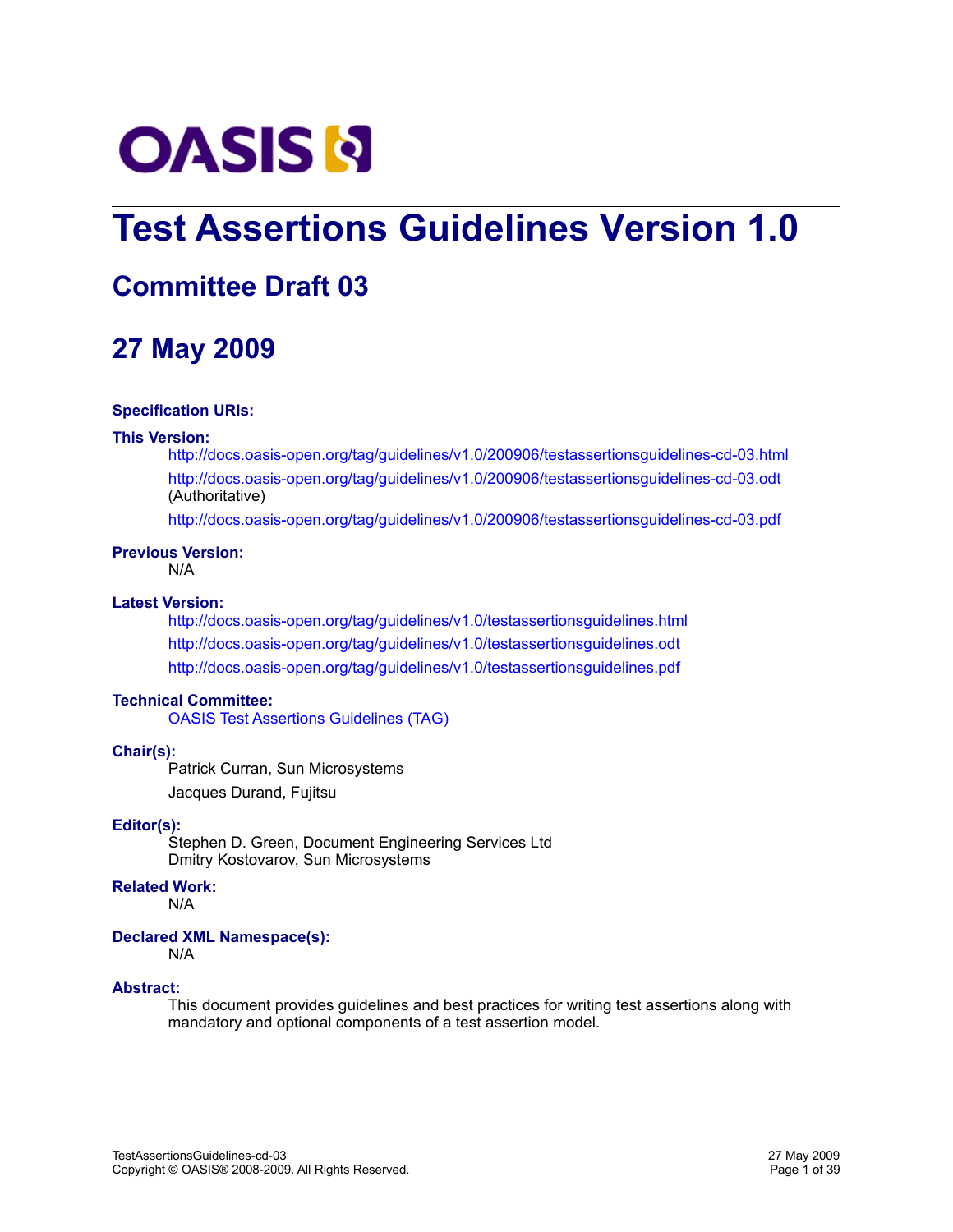#### **Status:**

 This document was last revised or approved by the Test Assertions Guidelines TC on the above date. The level of approval is also listed above. Check the "Latest Version" location noted above for possible later revisions of this document.

Technical Committee members should send comments on this specification to the Technical Committee's email list. Others should send comments to the Technical Committee by using the "Send A Comment" button on the Technical Committee's web page at [http://www.oasis](http://www.oasis-open.org/committeees/tag/)[open.org/committeees/tag/.](http://www.oasis-open.org/committeees/tag/)

For information on whether any patents have been disclosed that may be essential to implementing this specification, and any offers of patent licensing terms, please refer to the Intellectual Property Rights section of the Technical Committee web page [\(http://www.oasis](http://www.oasis-open.org/committees/tag/ipr.php)[open.org/committees/tag/ipr.php\)](http://www.oasis-open.org/committees/tag/ipr.php).

The non-normative errata page for this specification is located at [http://www.oasis](http://www.oasis-open.org/committees/tag/)[open.org/committees/tag/.](http://www.oasis-open.org/committees/tag/)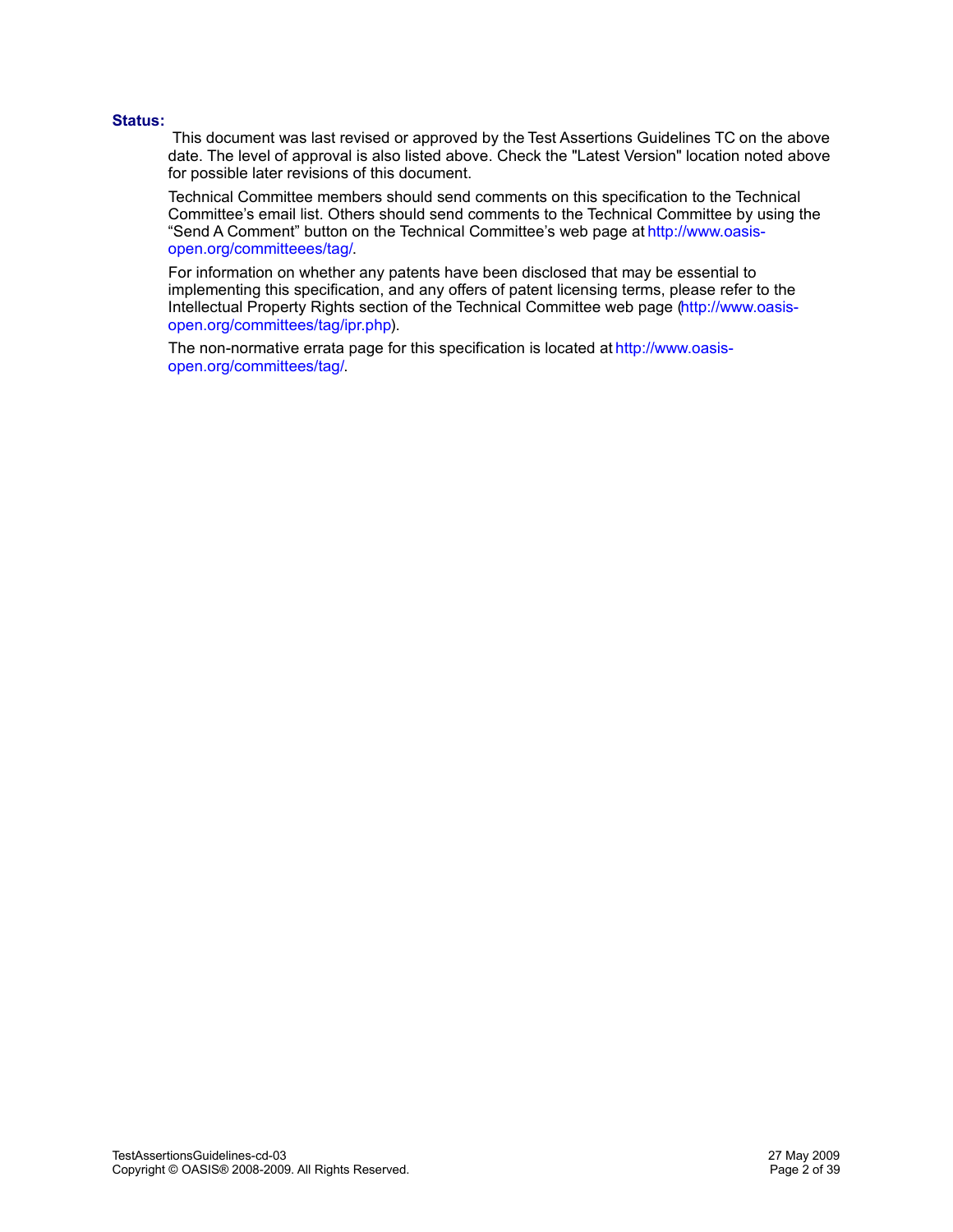# **Notices**

Copyright © OASIS® 2008-2009. All Rights Reserved.

All capitalized terms in the following text have the meanings assigned to them in the OASIS Intellectual Property Rights Policy (the "OASIS IPR Policy"). The full Policy may be found at the OASIS website.

This document and translations of it may be copied and furnished to others, and derivative works that comment on or otherwise explain it or assist in its implementation may be prepared, copied, published, and distributed, in whole or in part, without restriction of any kind, provided that the above copyright notice and this section are included on all such copies and derivative works. However, this document itself may not be modified in any way, including by removing the copyright notice or references to OASIS, except as needed for the purpose of developing any document or deliverable produced by an OASIS Technical Committee (in which case the rules applicable to copyrights, as set forth in the OASIS IPR Policy, must be followed) or as required to translate it into languages other than English.

The limited permissions granted above are perpetual and will not be revoked by OASIS or its successors or assigns.

This document and the information contained herein is provided on an "AS IS" basis and OASIS DISCLAIMS ALL WARRANTIES, EXPRESS OR IMPLIED, INCLUDING BUT NOT LIMITED TO ANY WARRANTY THAT THE USE OF THE INFORMATION HEREIN WILL NOT INFRINGE ANY OWNERSHIP RIGHTS OR ANY IMPLIED WARRANTIES OF MERCHANTABILITY OR FITNESS FOR A PARTICULAR PURPOSE.

OASIS requests that any OASIS Party or any other party that believes it has patent claims that would necessarily be infringed by implementations of this OASIS Committee Specification or OASIS Standard, to notify OASIS TC Administrator and provide an indication of its willingness to grant patent licenses to such patent claims in a manner consistent with the IPR Mode of the OASIS Technical Committee that produced this specification.

OASIS invites any party to contact the OASIS TC Administrator if it is aware of a claim of ownership of any patent claims that would necessarily be infringed by implementations of this specification by a patent holder that is not willing to provide a license to such patent claims in a manner consistent with the IPR Mode of the OASIS Technical Committee that produced this specification. OASIS may include such claims on its website, but disclaims any obligation to do so.

OASIS takes no position regarding the validity or scope of any intellectual property or other rights that might be claimed to pertain to the implementation or use of the technology described in this document or the extent to which any license under such rights might or might not be available; neither does it represent that it has made any effort to identify any such rights. Information on OASIS' procedures with respect to rights in any document or deliverable produced by an OASIS Technical Committee can be found on the OASIS website. Copies of claims of rights made available for publication and any assurances of licenses to be made available, or the result of an attempt made to obtain a general license or permission for the use of such proprietary rights by implementers or users of this OASIS Committee Specification or OASIS Standard, can be obtained from the OASIS TC Administrator. OASIS makes no representation that any information or list of intellectual property rights will at any time be complete, or that any claims in such list are, in fact, Essential Claims.

The name "OASIS" is a trademark of [OASIS,](http://www.oasis-open.org/) the owner and developer of this specification, and should be used only to refer to the organization and its official outputs. OASIS welcomes reference to, and implementation and use of, specifications, while reserving the right to enforce its marks against misleading uses. Please see<http://www.oasis-open.org/who/trademark.php>for above guidance.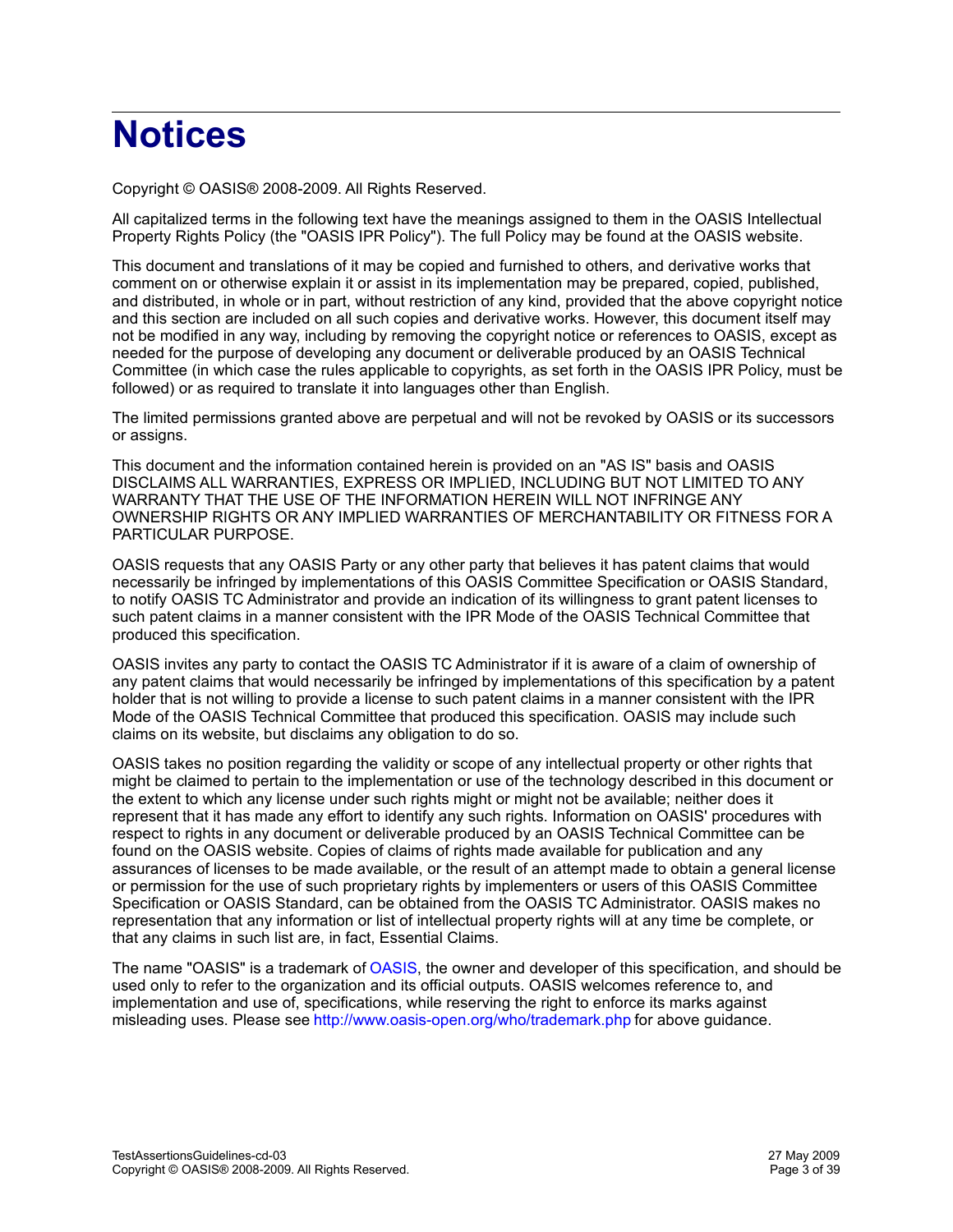# **Table of Contents**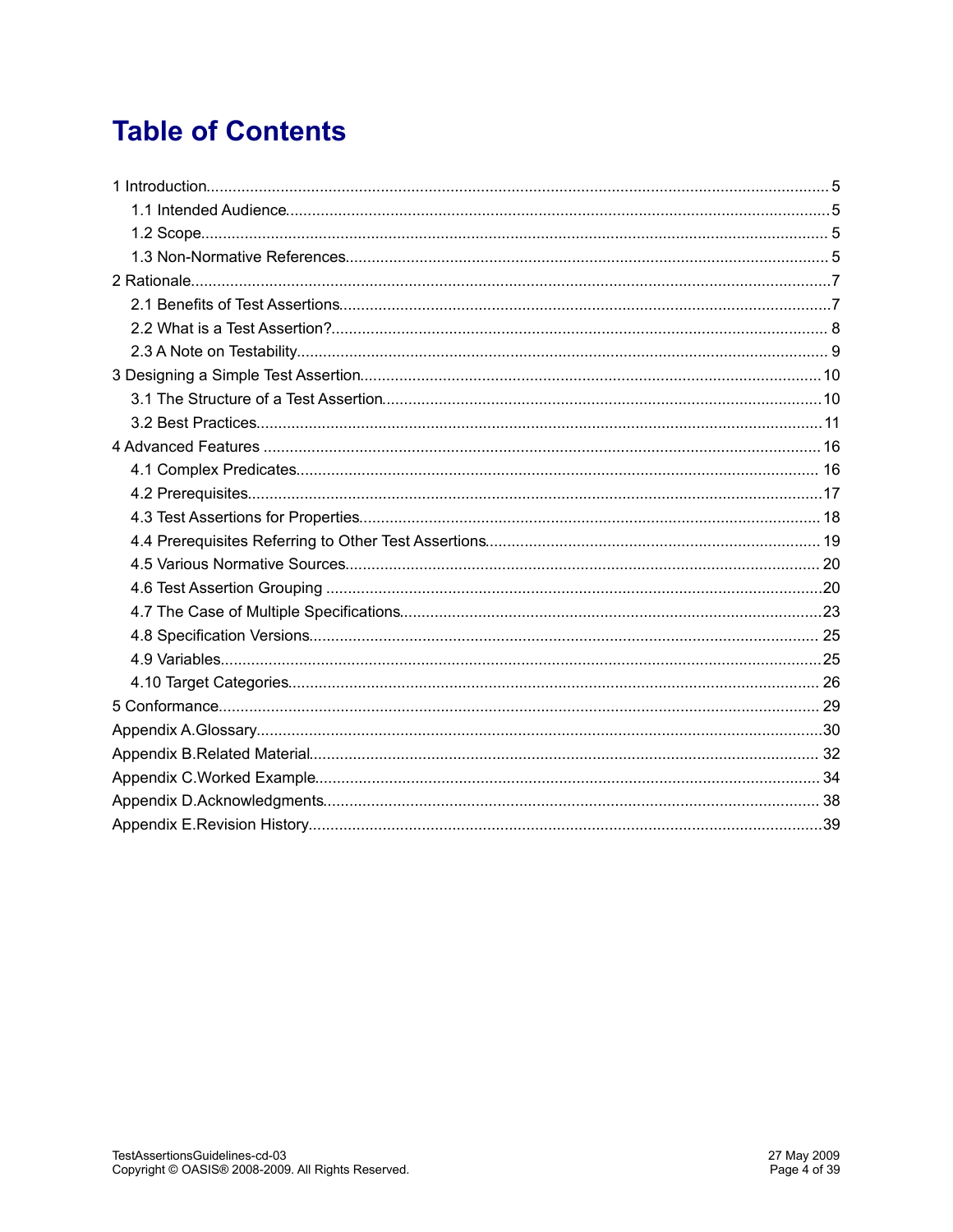# **1 Introduction**

This document is a guide to test assertions. Its purpose is to help the reader understand what test assertions are, their benefits, and most importantly, how they are created. As you will discover, test assertions can be an important and useful tool in promoting the quality of specifications, test suites and implementations of specifications. You will learn that there are many ways to create test assertions.

By following the guidelines in this document, you will learn how to develop well-defined test assertions that can have useful purposes and applications such as the starting point for a conformance test suite for a specification. Experiences in developing test assertions will be shared, along with lessons learned, helpful tricks and tools, hazards to avoid, and other knowledge that may be helpful in crafting test assertions.

Organization of the document:

**Section 2** describes the rationale for test assertions

**Section 3** describes basic design principles sufficient for simple cases of test assertions

**Section 4** explains the advanced features related to test assertions

**Section 5** conformance section; this document is intended as an informative set of guidelines and as such does not include any normative statements.

Appendices provide a glossary of important terms, references, a listing of related reading material and a worked example.

## **1.1 Intended Audience**

The primary audience for this document is the authors of specifications and the writers of test suites as these groups are most likely to be involved in writing or in understanding test assertions.

## **1.2 Scope**

These guidelines are intended to apply to any technology or business field. However, some parts of the "Advanced Features" section take their inspiration from software engineering. The examples describe an arbitrary mechanical device in order to ensure a general understanding of the concepts, whatever the background of the reader. This document is limited to the essentials of test assertions with an expectation that a further document will follow to cover matters in greater depth and detail.

# **1.3 Non-Normative References**

| [CONF1] | Conformance requirements for Specifications (OASIS, March 2002)<br>see http://www.oasis-<br>open.org/committees/download.php/305/conformance_requirements-v1.pdf |
|---------|------------------------------------------------------------------------------------------------------------------------------------------------------------------|
| [CONF2] | Conformance testing and Certification Framework (OASIS, Conformance TC,<br>June 2001)                                                                            |
|         | see http://www.oasis-<br>open.org/committees/download.php/309/testing_and_certification_framework.pdf                                                            |
| [TD]    | Test Development FAQ, WG note (W3C, 2005)                                                                                                                        |
|         | see http://www.w3.org/QA/WG/2005/01/test-faq                                                                                                                     |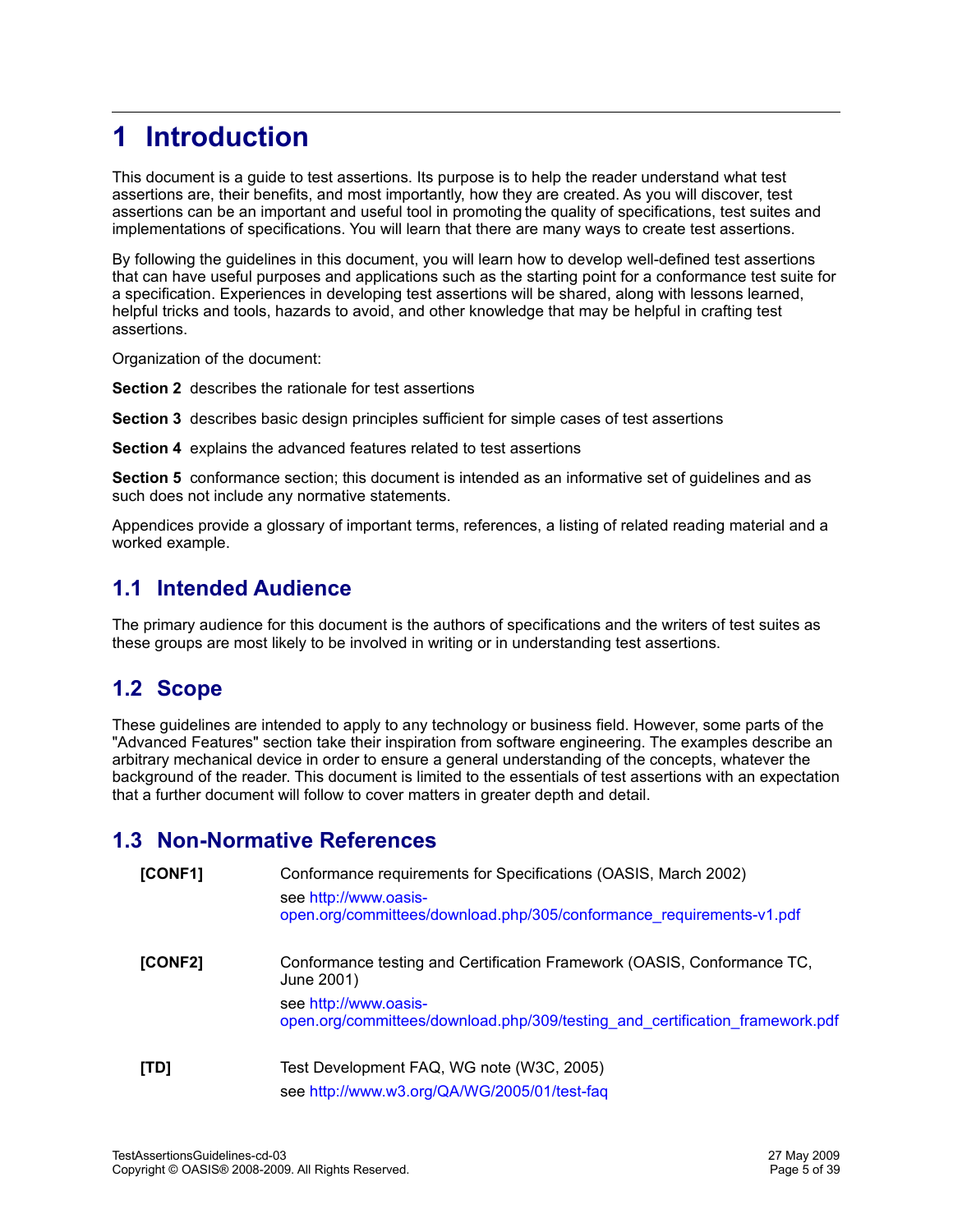| [VAR] | Variability in Specifications, WG note (W3C, 2005)<br>see http://www.w3.org/TR/2005/NOTE-spec-variability-20050831/        |
|-------|----------------------------------------------------------------------------------------------------------------------------|
| [TMD] | Test Metadata, QA Interest Group note, (W3C, September 2005)<br>see http://www.w3.org/TR/2005/NOTE-test-metadata-20050914/ |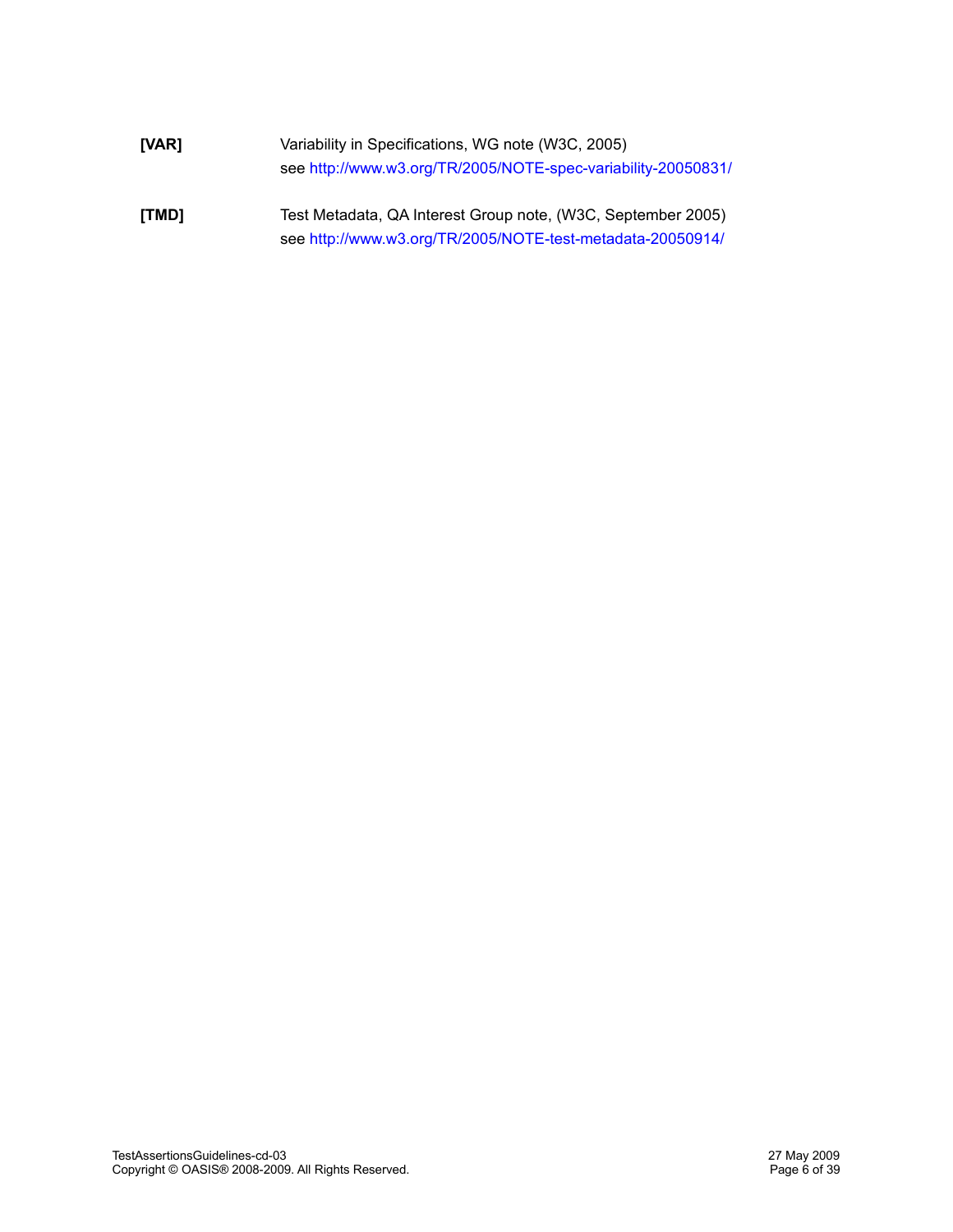# **2 Rationale**

# **2.1 Benefits of Test Assertions**

#### **Improving the Specification**

Test assertions may help provide a tighter specification: Any ambiguities, contradictions and statements which require excessive resources for testing can be noted as they become apparent during test assertion creation. If there is still an opportunity to correct or improve the specification, these notes can be the basis of comments to the specification authors. If not developed by the specification authors, test assertions should be reviewed and approved by them which will improve both the quality and time-todeployment of the specification. Therefore, best results are achieved when assertions are developed in parallel with the specification. An alternative is to have the leader of the team that is writing test suites write the test assertions as well and to provide feedback to the specification authors.



Fig 1. Role of Test Assertions in two examples of usage workflows.

#### **Facilitating Testing**

Test assertions provide a starting point for writing a conformance test suite or an interoperability test suite for a specification that can be used during implementation. They simplify the distribution of the test development effort between different organizations while maintaining consistent test quality. By tying test output to specification statements, test assertions improve confidence in the resulting test and provide a basis for coverage analysis (estimating the extent to which the specification is tested).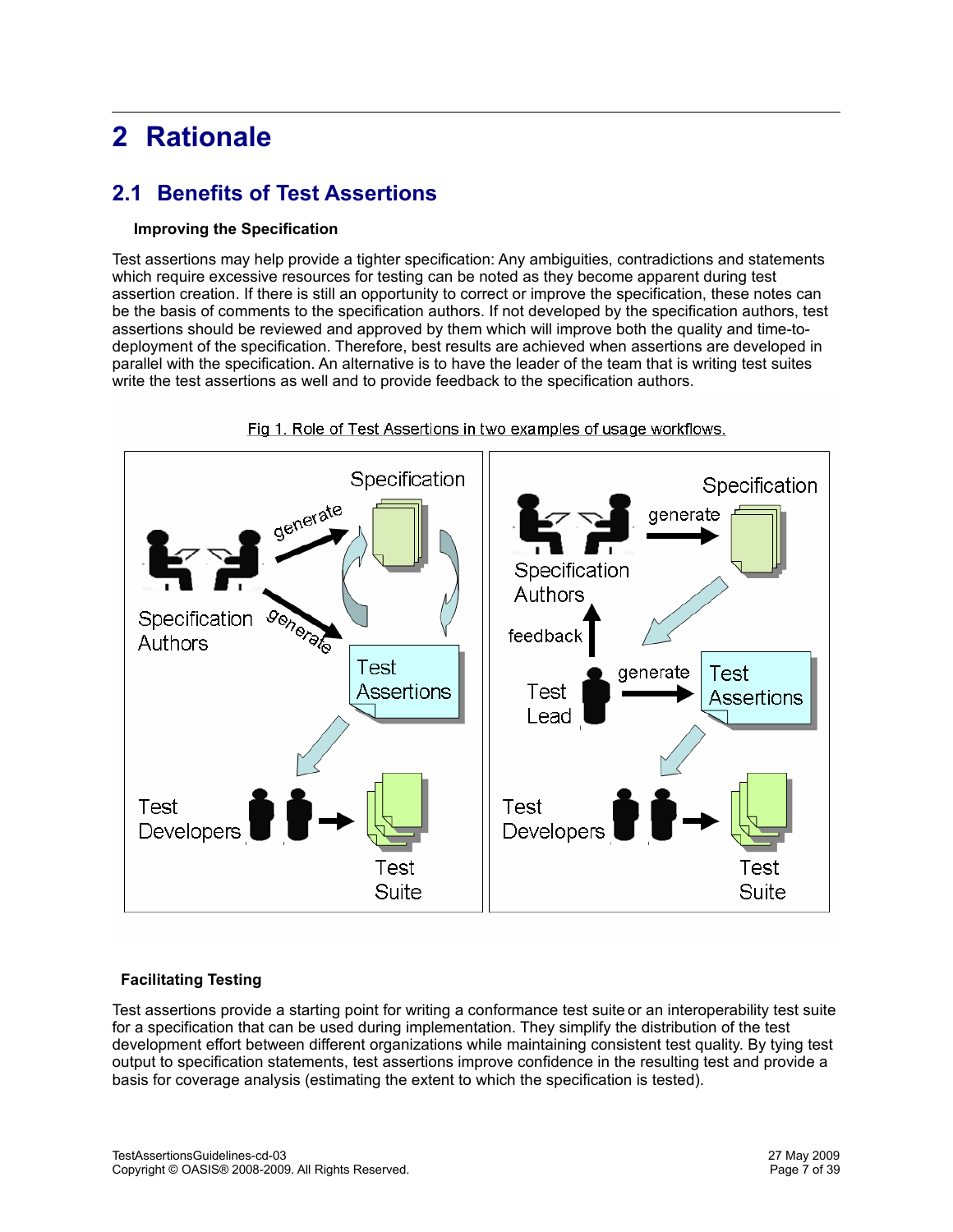# **2.2 What is a Test Assertion?**

A test assertion is a testable or measurable expression for evaluating the adherence of part of an implementation to a normative statement in a specification.

A test assertion must explicitly refer to the normative statement(s) it addresses in the specification.



Fig.2 How Test Assertions relate to Specifications and Testing

<span id="page-7-2"></span><span id="page-7-1"></span><span id="page-7-0"></span>A Test Assertion should not be confused with a Conformance Clause, nor with a Test Case. The specification will often have one or more conformance clauses [\[Error: Reference source not found\]](#page-7-0)[\[Error:](#page-7-2) [Reference source not found\]](#page-7-2)<sup>[1](#page-7-3)</sup> which define (one or more) conformance profiles or levels [\[Error: Reference](#page-7-1) [source not found\]](#page-7-1) . A set of test assertions may be associated with a conformance clause in order to define more precisely what conformance entails. Test assertions lie between the specification and any suite of tests to be conducted to determine conformance. Such a test suite is typically comprised of a set of test cases. These test cases may be derived from test assertions which address the normative statements of the specification.

Reference to definitions of the following terms in the Glossary, Appendix A, will clarify further these related concepts: 'Conformance Clause', 'Test Assertion', 'Test Case', 'Test Metadata'.

<span id="page-7-3"></span><sup>&</sup>lt;sup>1</sup> see description of 'conformance clause' in Glossary, Appendix A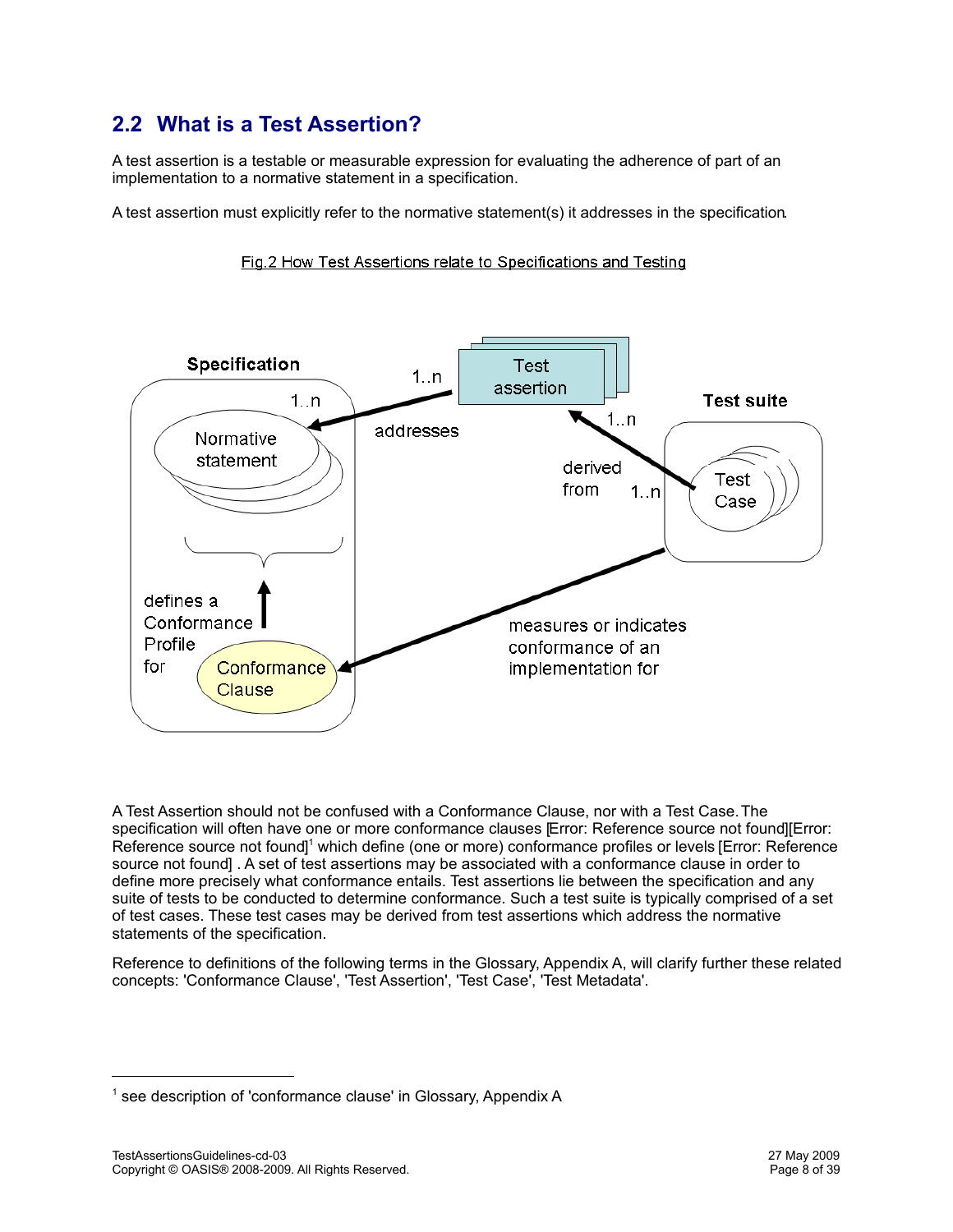# **2.3 A Note on Testability**

Judging whether the test assertion is testable may require some knowledge about testing capabilities and resource constraints. Sometimes there is little knowledge of what actual testing conditions will be. In such cases the prime objective of writing test assertions is to provide a better understanding of what is expected from implementations in order to fulfill the requirements. In other cases, the test assertions are designed to reflect a more precise knowledge of testing conditions. Such test assertions can more easily be used as a blueprint for test suites.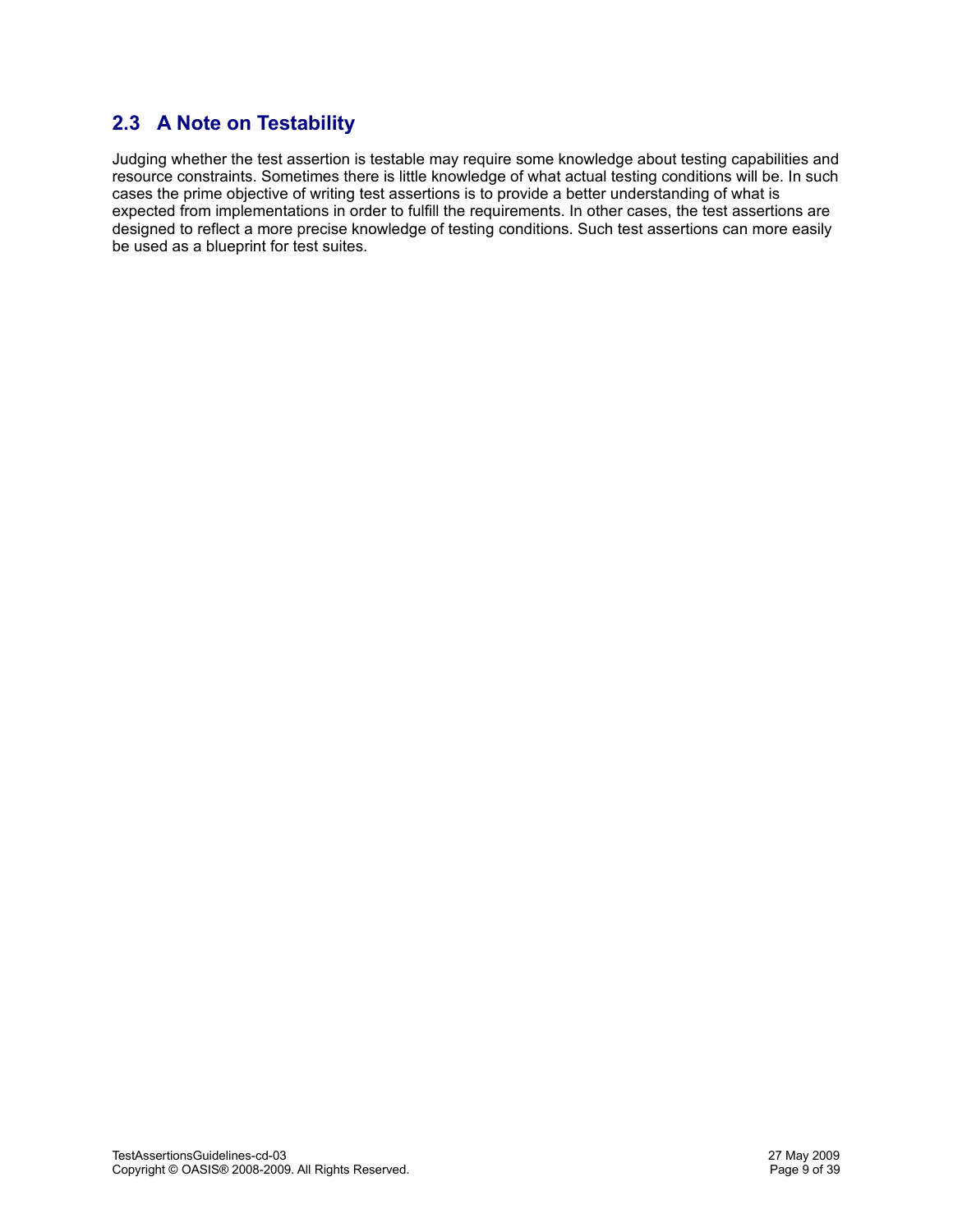# **3 Designing a Simple Test Assertion**

This section aims to cover the simpler aspects of test assertions. Some of the more complex aspects are covered later in Section 4.

# **3.1 The Structure of a Test Assertion**



Some of the elements which comprise a test assertion are considered core while others are optional.

## Core Test Assertion Parts

A test assertion must include, implicitly or explicitly:

#### **Test Assertion Identifier**

This unique identifier facilitates tools development and the mapping of assertions to specification statements[.](#page-9-0) It is recommended that the identifier be made universally unique.<sup>2</sup>

<span id="page-9-0"></span><sup>&</sup>lt;sup>2</sup> One way to do this is to designate a universally unique name for a set of test assertions and to include this name along with the identifier when referencing the test assertion from outside of this set.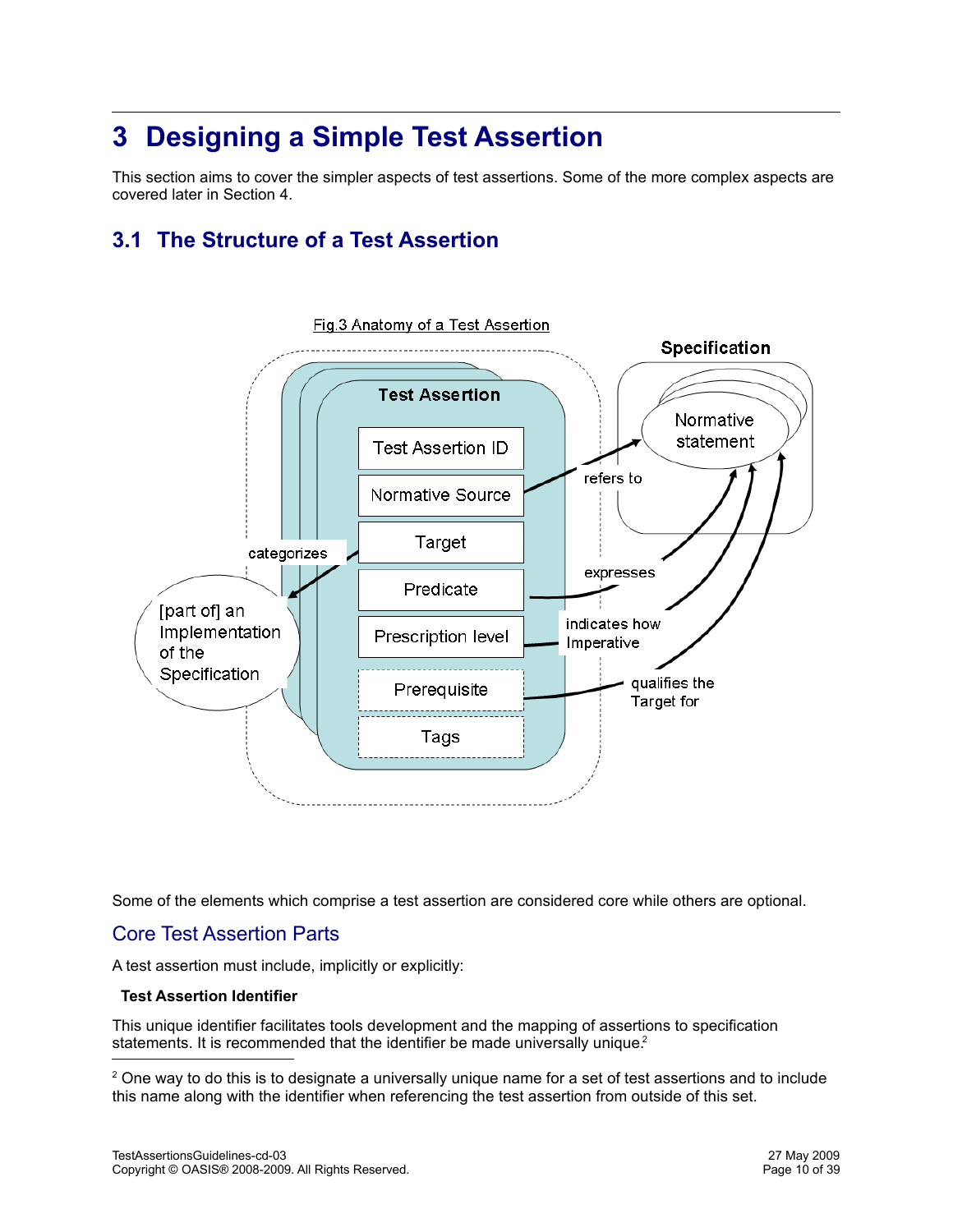#### **Normative Source(s)**

These refer to the precise specification requirements or normative statements that the test assertion addresses.

#### **Test Assertion Target**

Such a target categorizes an implementation or a part of an implementation of the referred specification.

#### **Predicate**

A predicate asserts, in the form of an expression, the feature (a behavior or a property) described in the referred specification statement(s). If the predicate is an expression which evaluates to "true" over the test assertion target, this means that the target exhibits this feature. "False" means the target does not exhibit this feature.

#### **Prescription Level**

A keyword that indicates how imperative it is that the Normative Statement referred to in the Normative Source, be met. See possible keyword values in the Glossary.

### Optional Test Assertion Parts

In addition, a test assertion may optionally include:

#### **Prerequisite(s)**

A test assertion Prerequisite is a logical expression (similar to a Predicate) which further qualifies the Target for the Normative Statement. It may include references to the outcome of other test assertions. Whether or not the implementation of the target fulfills the prerequisite determines whether or not the test assertion is relevant to the implementation: If it evaluates to "false" then the test assertion is to be considered 'not relevant' to this Target instance.

#### **Tag(s)**

Test assertions may be assigned 'tags' or 'keywords', which may in turn be given values. These tags provide you with an opportunity to categorize the test assertions. They enable you to group the test assertions, for example based on the type of test they assume or based on their target properties.

# **3.2 Best Practices**

In an actual test assertion definition, the previously mentioned properties are often explicitly represented as elements of the test assertion. For example:

Consider the following as a requirement from a specification on "widgets" (we will build on this example throughout these guidelines):

[requirement 100] "A widget MUST be of rectangular shape".

Here is a test assertion addressing this requirement: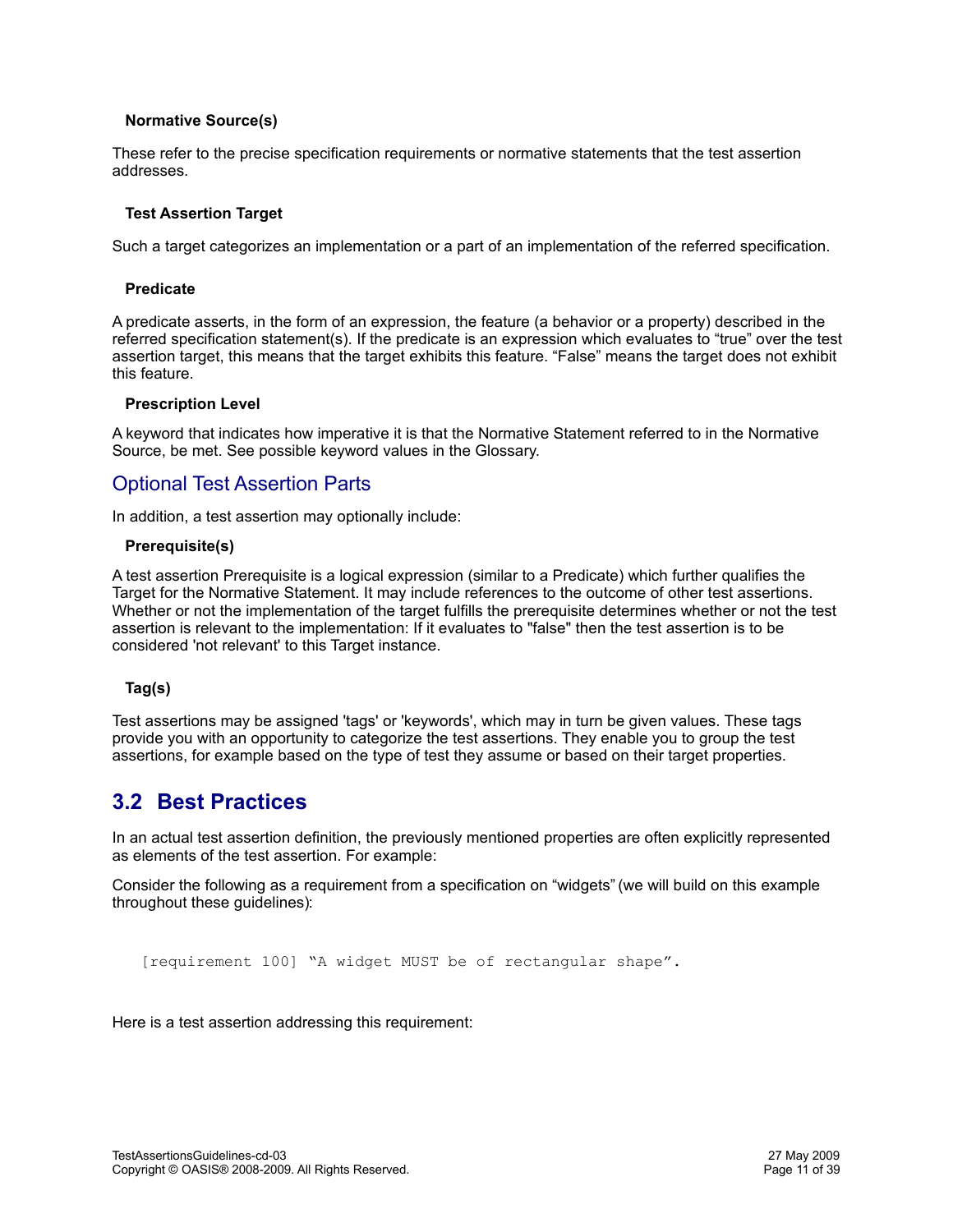```
3
Normative Source: "widget specification", requirement 100
Target: widget
Predicate: [the widget] is of rectangular shape
Prescription Level: mandatory
```
The assertion predicate is worded as an assertion, not as a requirement (the 'MUST' keyword is absent from the predicate but reflected in the prescription level). It has a clear Boolean value: either the statement is true, or it is false for a particular target. The case of how to show that a test assertion conveys optionality of a specification statement (for example, a statement using keywords SHOULD, MAY, etc.) is examined later.

Note that a concrete representation of a test assertion may omit some of these elements provided they are implicit, as discussed later.

## **3.2.1 Granularity of Test Assertions**

Consider the following statement in the widget specification:

```
[requirement 101] "A widget of medium size MUST use exactly one AA battery
encased in a battery holder."
```
There are actually two requirements here that can be tested separately:

(requirement 101, part 1) A medium-size widget MUST use exactly one AA battery.

(requirement 101, part 2) A medium-size widget MUST have a battery holder encasing the battery.

Because of this it is possible to write two test assertions:

```
TA id: widget-TA101-1a
Normative Source: specification requirement 101, part 1
Target: medium-size widget
Predicate: [the widget] uses exactly one AA battery.
Prescription Level: mandatory
TA id: widget-TA101-1b
Normative Source: specification requirement 101, part 2
Target: medium-size widget
Predicate: [the widget] has a battery holder encasing the battery.
```
Prescription Level: mandatory

<span id="page-11-0"></span> $3$  Just as we have done with the examples, it is useful to create and follow a scheme or convention when assigning test assertion identifiers. In the examples in these guidelines, the test assertion identifier is based on a combination of broad target category and specification requirement reference number, suffixed with extra characters because it is worth remembering that there is likely to be a many-to-many relationship between specification requirements and test assertions.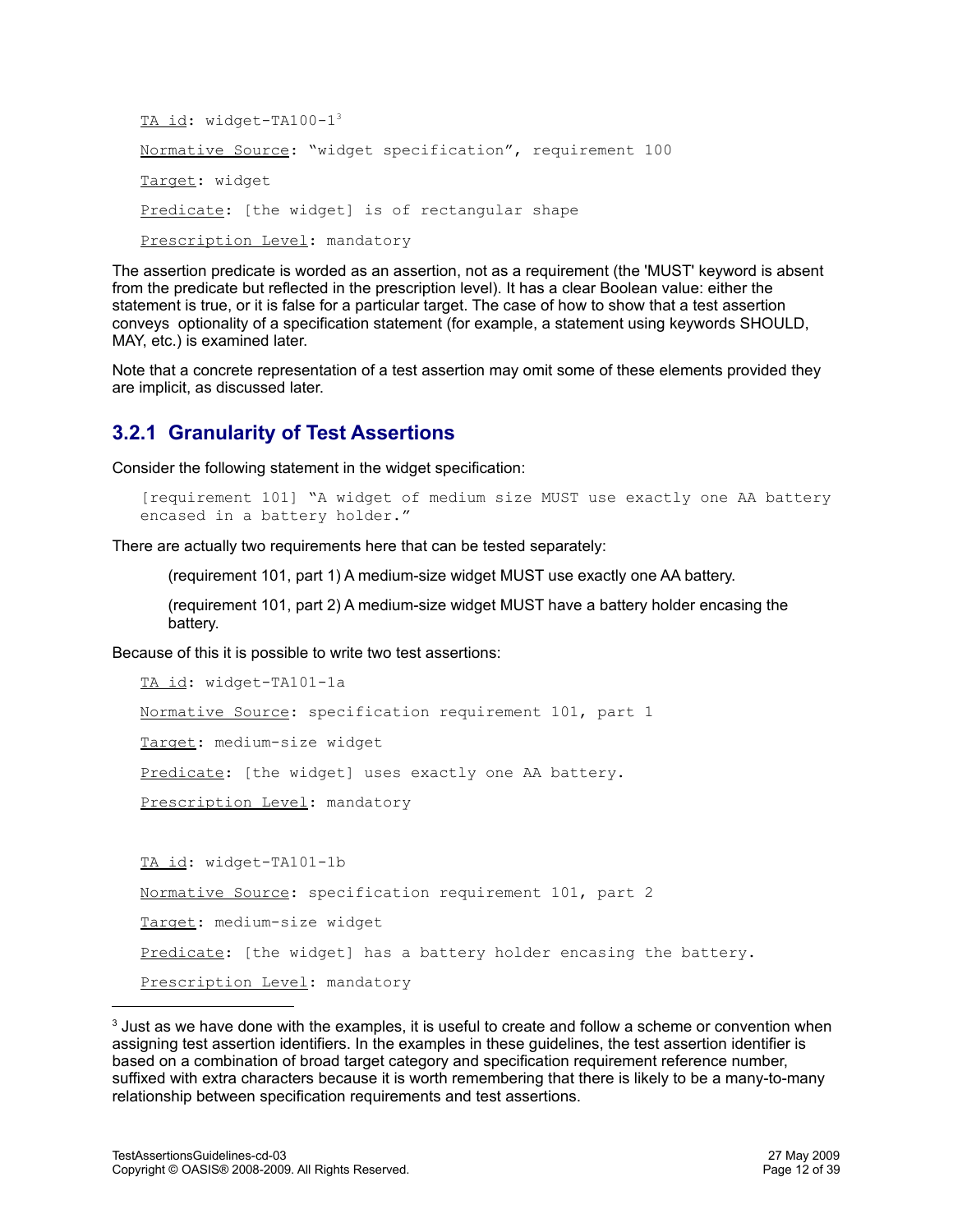The granularity of a test assertion is a matter of judgment. A single test assertion instead of two could have been written here, with the predicate: "[the widget] uses exactly one AA battery AND has a battery holder encasing the battery". This choice may later have an impact on the outcome of a test suite written to verify the conformance of widgets. With a single test assertion, a test case derived from this test assertion will not be expected to distinguish between the two failure cases. Using two test assertions - one for each sub-requirement - will ensure that a test suite can assess and report independently about the fulfillment of each sub-requirement. Other considerations such as the different nature of tests implied or the reuse of a test assertion in different conformance profiles Error: [Reference source not found\]](#page-12-1), may also lead to the adoption of "fine-grained" instead of "coarse-grained" test assertions. Usage considerations will dictate the best choice.

# <span id="page-12-1"></span>**3.2.2 Implicit Test Assertion Parts**

It was noted earlier that a concrete representation of a test assertion may omit elements provided they are implicit. A common case of implicit test assertion components is the implicit target: when several test assertions relate to the same target, the latter may be described just once as part of the context where the test assertions are defined, so that it does not need to be repeated. For example: all test assertions related to requirements about the widget power supply in a widget specification may be grouped in the section "Widget Power Supply Requirements", suggesting that they share the same target.

The predicate may be implicit: In some specifications where all requirements follow a similar pattern, it is often possible to straightforwardly derive the assertion predicate from a requirement so that the predicate does not need to be explicitly stated every time. One way to do this is to use a simple rule. Take, for example, requirement 101, part 1 "A medium-size widget MUST use exactly one AA battery". Compare this text with the predicate of its test assertion, widget-TA101-1a, "[the widget] uses exactly one AA battery". There is so much similarity between the requirement text and the test assertion predicate text that an implementation may decide there is too much overhead in writing the predicate to warrant it and the implementation may then decide to merely use a quotation of the requirement in the normative source as an implicit predicate.

# **3.2.3 Handling Optional Statements**

Requirement 101 in the widget example in Section 3.2.1 has a mandatory character: It uses the keyword 'MUST' to show that it is an absolute requirement.

Interpreting the outcome of such test assertions is straightforward. Test cases derived from such test assertions can make a clear statement of conformance to the specification for the target being tested: '(test assertion predicate = "true")' means not only that the target exhibits the specified feature of the specification, but also that the target fulfills a specification requirement, since this feature is required.

<span id="page-12-0"></span>However there might be several ways to conform to a specification, also known as dimensions of variability [\[Error: Reference source not found\]](#page-12-0). While both conforming, two implementations may not exhibit the same features. This section considers one of the most obvious cases of variability: optional features.

Consider a case where the the specification statement is optional, for example, it uses the keywords 'SHOULD' / 'RECOMMENDED' or 'MAY' / 'OPTIONAL' as follows.

Examples:

[statement 102] "It is RECOMMENDED for a widget to be waterproof."

[statement 103] "A widget MAY have a metallic casing."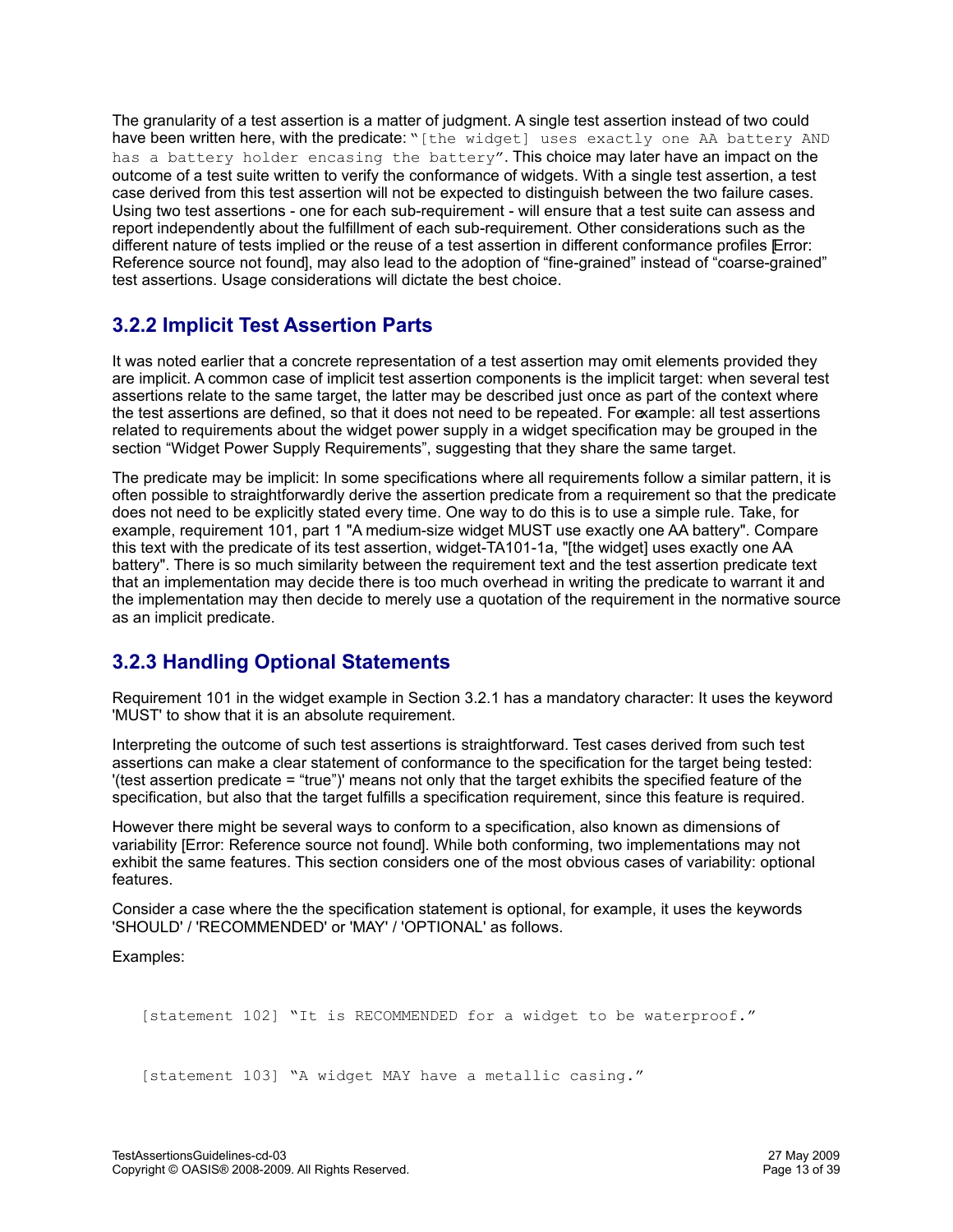Such (normative) statements cannot be construed as formal requirements – a widget will not fail to conform to the specification if it is not waterproof, or if it has a plastic casing. However, establishing conformance is not the sole objective of test assertions. Some test suites are intended to evaluate the capabilities of an implementation, for example, which options the suite implements, regardless of conformance considerations. Even with a conformance objective in mind, a clear separation must be made between:

(a) Describing a condition under which a target can exhibit a specified feature. This is the role of the test assertion.

(b) Deciding if a target satisfies a conformance criterion. This is the role of one or more test cases that are derived from a test assertion, the outcome of which might be interpreted according to a conformance profile.

Therefore, test assertions can be written for statements 102 and 103 by simply focusing on the specified feature and its related predicate, ignoring the prescription level in the predicate and including it instead as the separate component of that name, for which suitable values are enumerated ('mandatory', 'preferred', 'permitted'):

TA id: widget-TA102-1

Normative Source: specification statement 102

Target: widget

Predicate: [the widget] is waterproof.

Prescription Level: preferred

TA id: widget-TA103-1

Normative Source: specification statement 103

Target: widget

Predicate: [the widget] has a metallic casing.

Prescription Level: permitted

The negative keywords 'MUST NOT' and 'SHOULD NOT' are handled as follows: With 'MUST NOT' the 'MUST' determines the prescription level, in this case 'mandatory', and the 'NOT' is transferred to the predicate. For example:

[statement 203] "A widget MUST NOT have a painted casing."

TA id: widget-TA203-1 Normative Source: specification statement 203 Target: widget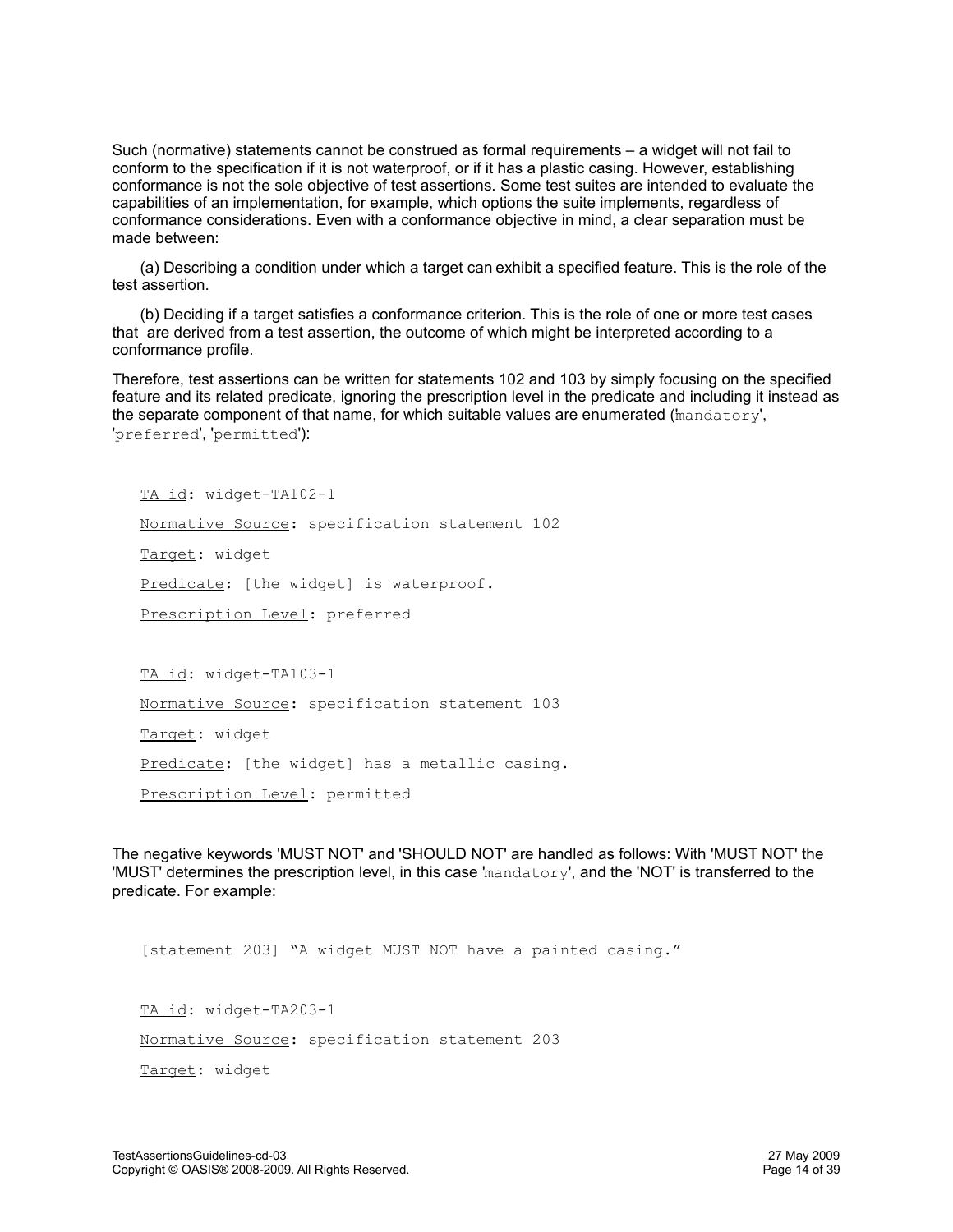Predicate: [the widget] does not have a painted casing. Prescription Level: mandatory

#### Similarly with 'SHOULD NOT':

[statement 204] "A widget SHOULD NOT have a plastic battery holder."

TA id: widget-TA204-1 Normative Source: specification statement 203 Target: widget Predicate: [the widget] does not have a plastic battery holder. Prescription Level: preferred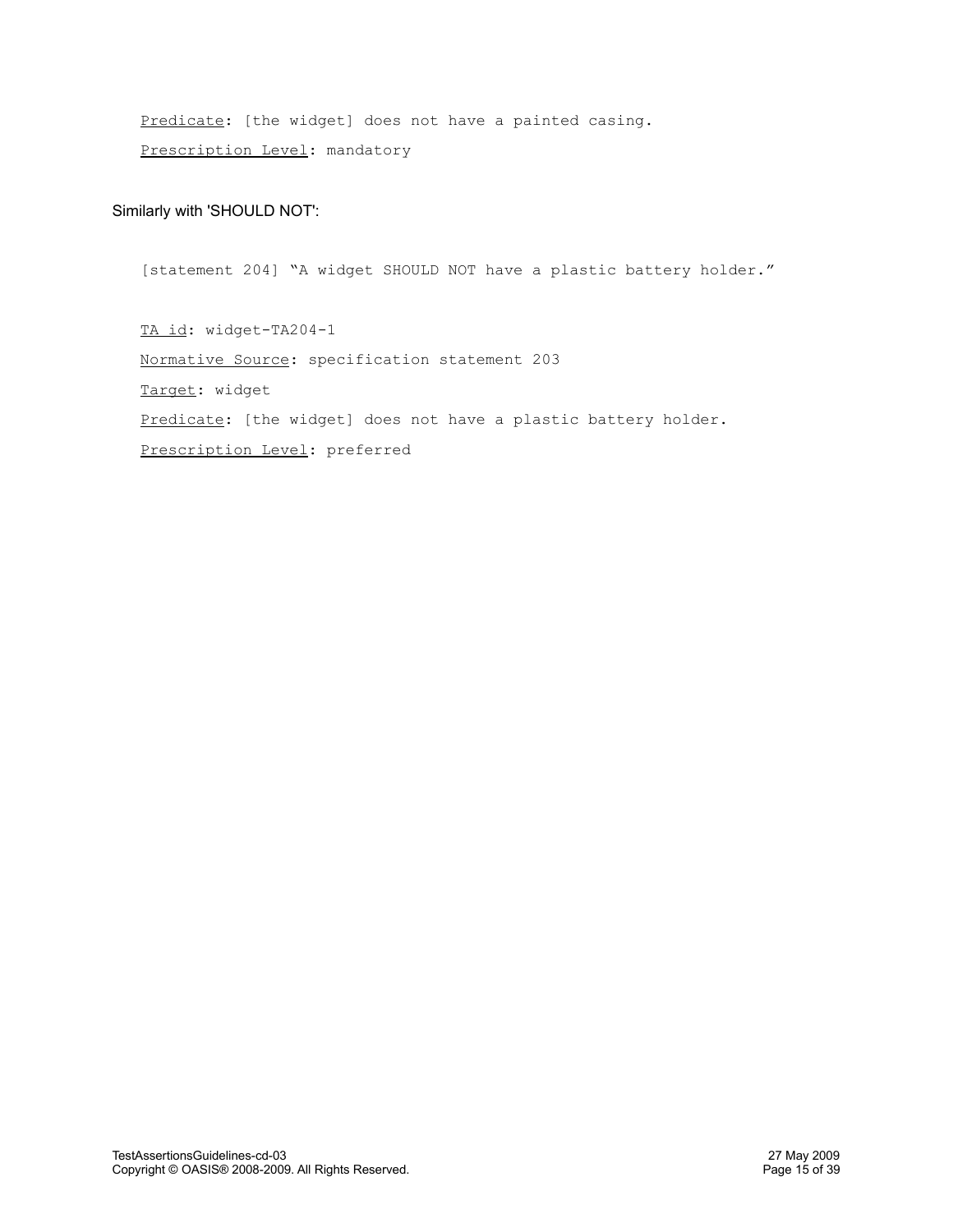# **4 Advanced Features**

We have considered the five essential elements of the test assertion: identifier, reference, target, predicate and prescription level. In practice there may be a need for further features to better cater for corner cases such as

- specifications where the normative statements are embedded wholly or partly in tables and diagrams
- specifications which normatively reference other specifications
- specification and test assertions versions
- inheritance and dependencies between specifications
- redundancy of excessively repeated assertions elements
- test assertion targets which are categorized and/or related (inheritance, composition).

# **4.1 Complex Predicates**

Recall the previous example requirement:

```
[requirement 101] "A widget of medium size MUST use exactly one AA battery
and be encased in a battery holder."
```
The target can be defined as "a medium-size widget" (as in section 3.2.1) or as just "a widget". The latter is a natural decision if the specification requirement uses the wording: " $[regular terment 101]$  If a widget is medium size, then it MUST use exactly one AA battery and be encased in a battery holder." For the simplicity of this example, if the two test assertion predicates for widget-TA101-1a and widget-TA101-1b are combined into one example, one possible outcome is:

TA id: widget-TA101-2a Normative Source: requirement 101 Target: widget Predicate: if [the widget] is medium-size, then [the widget] uses exactly one AA battery AND the battery is encased in a battery holder. Prescription Level: mandatory

The target category is broad, but the predicate part is really of interest only for a subset of this category (the medium-size widgets). Usage considerations should again drive the decision here: a test suite that is designed to verify all widgets, and does not assume a prior categorization of these into small / medium / large sizes, would be improved with test assertions that only use "widget" as the target, such as widget-TA101-2a.

*Note: As an important part of the test assertion, even when the target is implicit, not explicit, the target for each assertion must be clearly identifiable.* 

A test assertion predicate may, then, be a Boolean expression - a composition of atomic predicates using logical operators AND, OR, NOT. A test assertion predicate may also be of the kind: "if (condition) then (expression)".

The predicate is worded in an abstract way, still close to the wording of the specification. No indication of what kind of test procedure will be used, such as how to determine the number and type of batteries, is given. Detailed criteria for the condition evaluation, such as what kind of battery holder is acceptable, are also not provided. These details are normally left to the test cases that can be derived from the test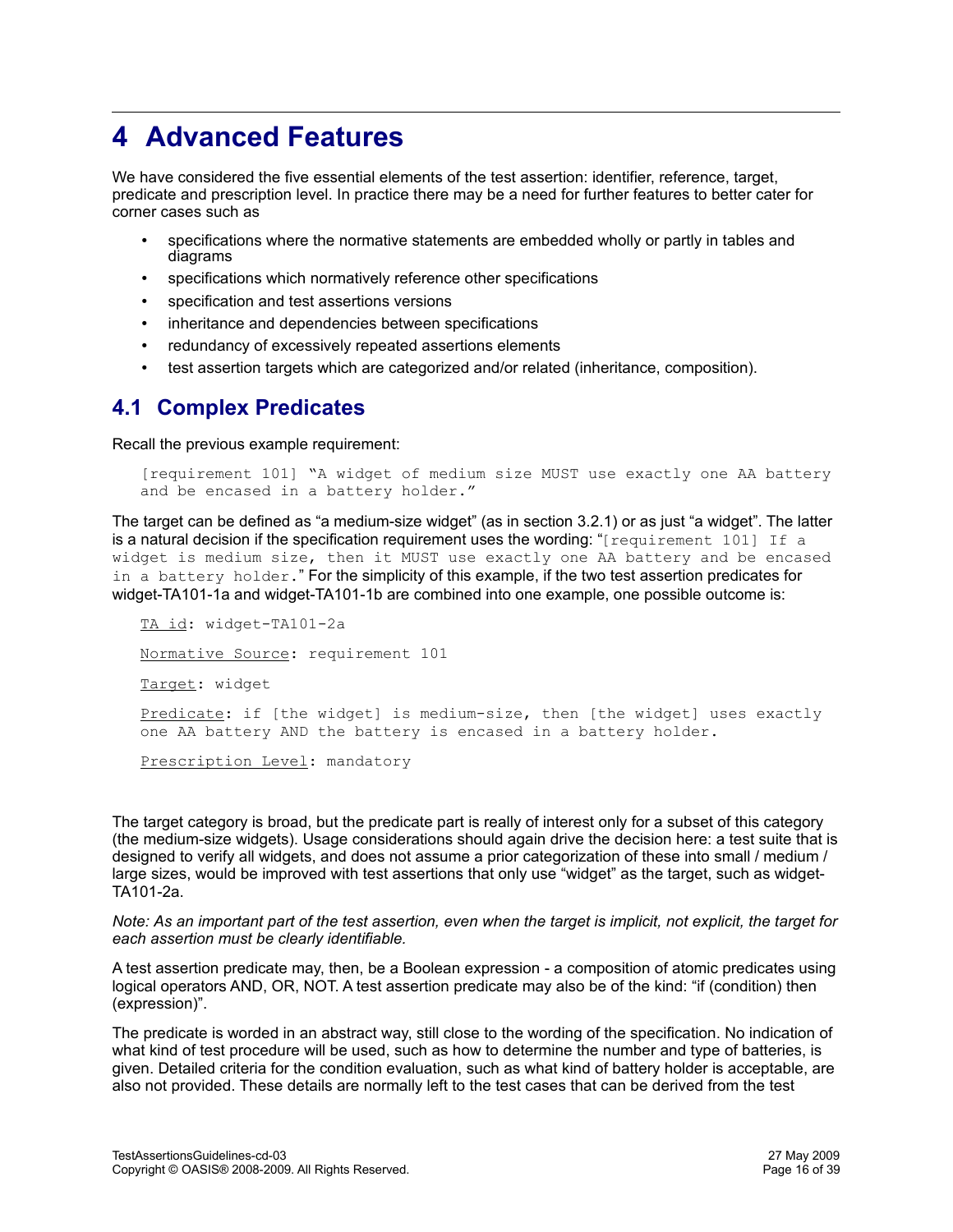assertions. These test cases will determine the precise criteria for conforming to the specification. However, if a precise criterion for interpreting the battery holder requirement is provided in an external specification, either referred to directly by the widget specification or by a related conformance clause, then a test assertion must use this criterion in its predicate. Such a test assertion must then refer not only to the specification requirement in its reference property, but also to the external specification or to the conformance clause that refers to this specification.

# **4.2 Prerequisites**

An issue with the previous test assertion (widget-TA101-2a ) is that it will apply to all widgets, while the specification requirement is obviously of interest only for targets that are medium-sized. With widget-TA101-2a , the target predicate will always evaluate to "true" even when the widget is NOT medium-sized. Indeed, from a logical viewpoint, a predicate of the form "if <condition> then <property>" will always be true when <condition> is "false". (The only way such a predicate evaluates to "false", is when <condition> is "true" and <property> is "false").

On the other hand if all widgets are categorized according to their claimed size prior to testing, then a test case implementing widget-TA101-2a will uselessly repeat the "size" test. In this situation the test assertions written in section 3.2.1 (widget-TA101-1a and widget-TA101-1b) are a better choice than widget-TA101-2a.

Assuming that the size of widgets is not a given but is subject to testing, how can we indicate that a preliminary test on the widget size must be done, and that the test assertion predicate must only apply if the widget is medium-size, meaning that otherwise the test assertion is considered "Not Relevant"? This is done by introducing a prerequisite element in the test assertion:

TA id: widget-TA101-2b Normative Source: requirement 101 Target: widget Prerequisite: [the widget] is medium-size Predicate: [the widget] uses exactly one AA battery AND has a battery holder encasing the battery. Prescription Level: mandatory

The Prerequisite element is a logical expression of the same nature as the Predicate, which concerns the same target instance.

Then the possible outcomes of a test assertion with a prerequisite are:

**Not Relevant**: If the prerequisite evaluates to "false", then the test assertion does not even apply for this target (or its outcome can be stated as "Not Relevant"). A test case derived from this test assertion should not even be executed on this target: the result of doing so would be meaningless.

**True**: If the prerequisite evaluates to "true", and the test assertion predicate evaluates to "true", then the target is exhibiting the feature described in the addressed specification requirement.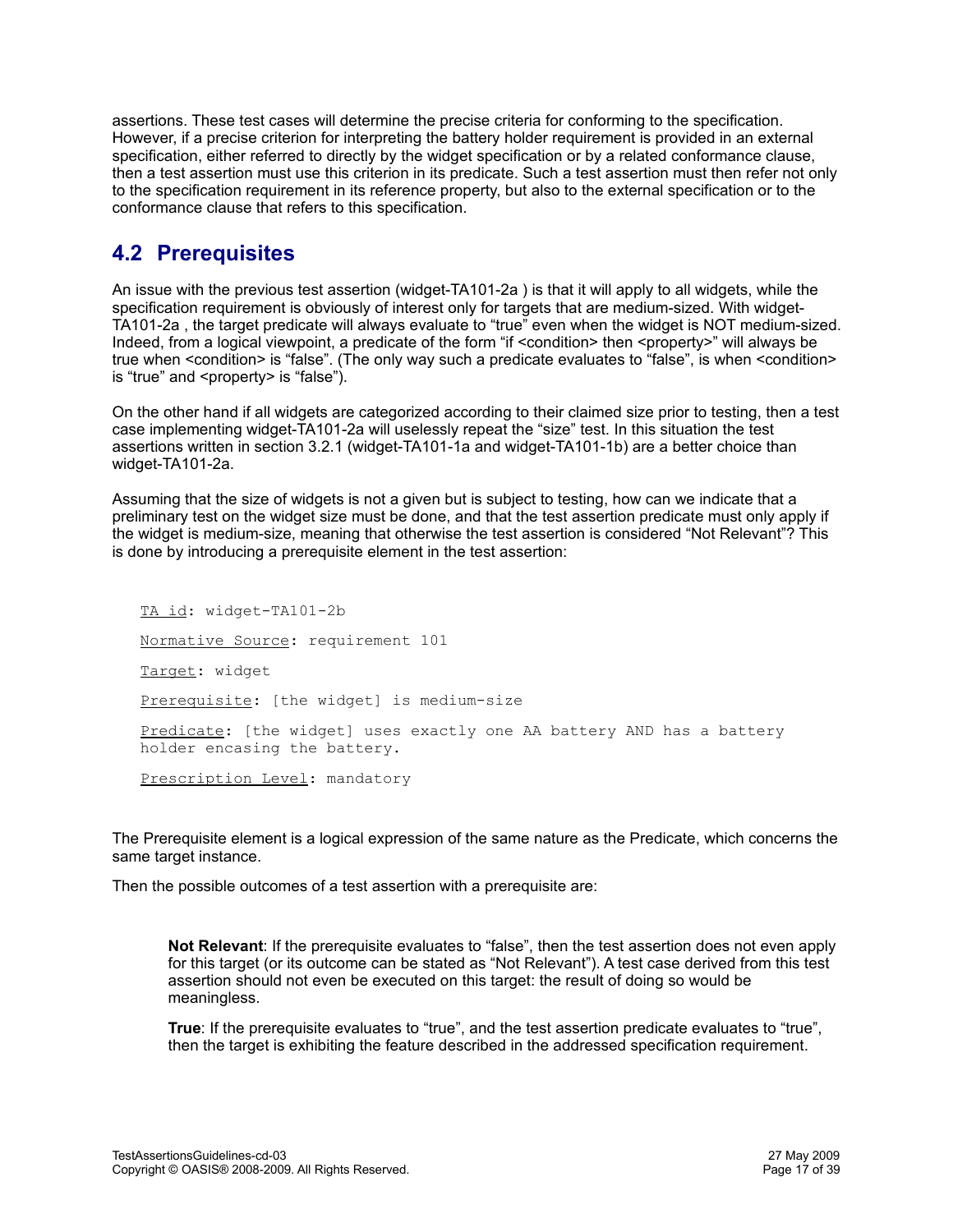**False**: If the prerequisite evaluates to "true", and the test assertion predicate evaluates to "false", then the target is NOT exhibiting the feature described in the addressed specification requirement.

# **4.3 Test Assertions for Properties**

Requirements addressed by test assertions may be related to specific properties of a target. Assume there are specification requirements that define under which conditions a widget qualifies as "mediumsize". In other words, widgets do not come with a sticker that makes this categorization obvious by announcing small / medium / large. Instead, the size label is a property that is itself defined in the widget specification and that is subject to verification, like any other normative statement. In such a case, when writing test assertions, it is not a good idea to consider this property as part of the definition of the target category as in the case widget-TA101-1a and widget-TA101-1b, because the category of a widget could not be identified prior to doing any test on this widget.

Assume that the following requirement defines the "medium-size" property:

```
[requirement 104] "A widget that weighs between 100g and 300g and is from
5 to 15 centimeters long in its longer dimension, is a medium-size
widget."
```
There is a major distinction between requirement 104 and requirement 101:

requirement 101 uses "medium-size" as a prerequisite: its predicates only concern widgets that are already established as medium-size.

requirement 104 defines how to qualify a test assertion as medium-sized.

The test assertions for requirement 104 can be written as:

```
TA id: widget-TA104-1
Normative Source: specification requirement 104
Target: widget
Predicate: [the widget] weighs between 100g and 300g.
Prescription Level: mandatory
<u>Tag</u>: normative property = medium-sized</u>
```
A tag, "normative property = medium-sized" is assigned to convey that the test assertion evaluation relates to the property ("medium-size"). (See more about tags in Section 4.6.2.)

```
TA id: widget-TA104-2
Normative Source: specification requirement 104
Target: widget
Predicate: [the widget] is from 5 to 15 centimeters long in its longer
dimension.
Prescription Level: mandatory
```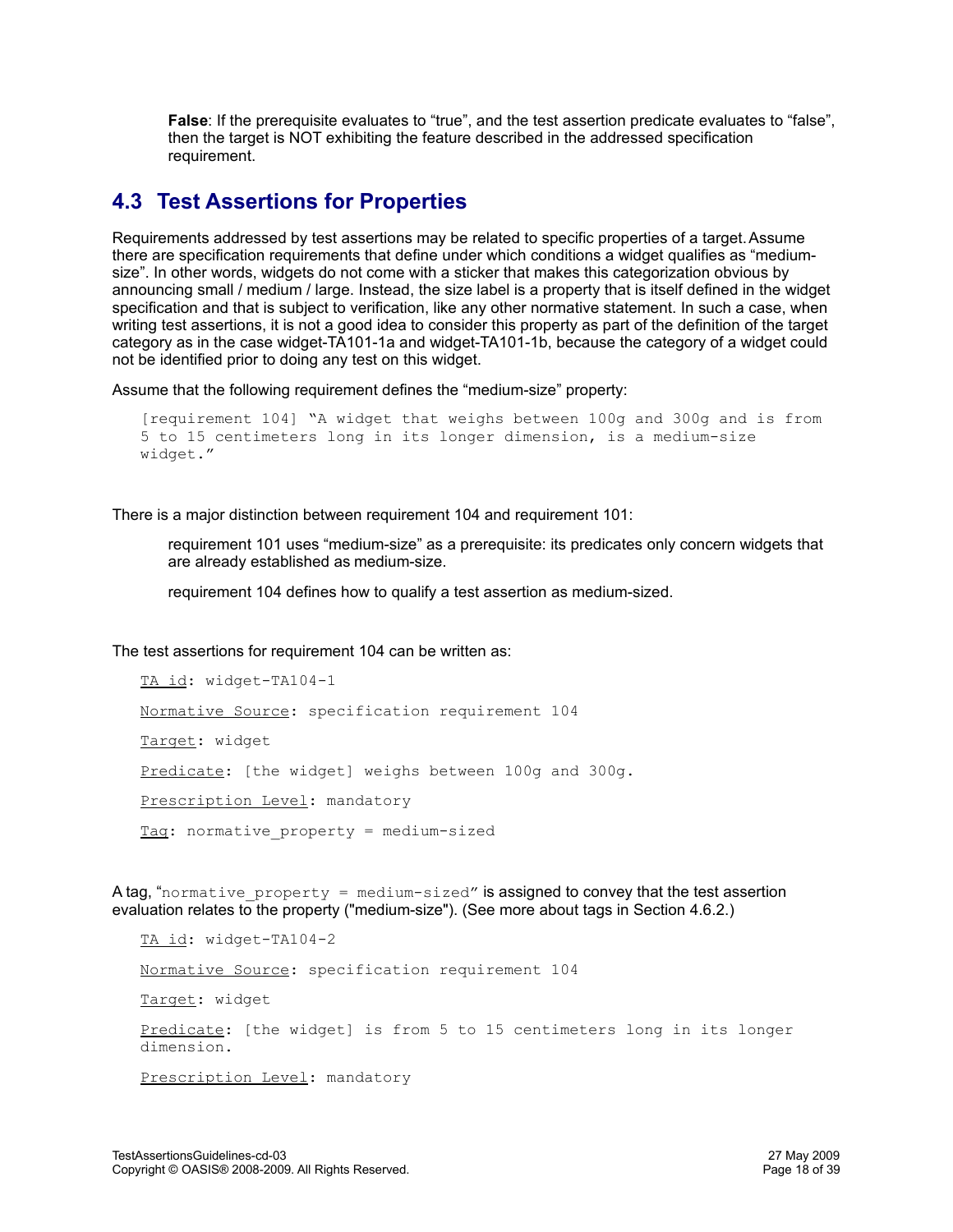The test assertions widget-TA104-1 and widget-TA104-2 will be used to derive test cases that verify if the property "medium-size" applies to some widget. A "false" outcome for their predicates is an indicator that the medium-size property does not apply. It is not indicative of a violation of the specification itself. Such test assertions are called in this document "Property test assertions" to distinguish them from test assertions that are used as indicators of conformance to a specification. However, both types of test assertions are designed in the same way, with a predicate that indicates whether or not a target satisfies some feature or property.

There is no mention of the "medium-size" property in the predicates of test assertions 'widget-TA104-1' and 'widget-TA104-2'. This is because this property is precisely what needs to be established by a test suite containing test cases that are derived from these test assertions. Only when a target (here a widget) evaluates to "true" for these two test assertions, will it be considered medium-size. These test assertions are only concerned with the nature of these tests, not with how to interpret their outcome.

# **4.4 Prerequisites Referring to Other Test Assertions**

Now that there is a means to establish the "medium-size" property, we can use a more precise prerequisite element in the test assertion for the requirement 101. Because Test Assertions have been written for testing the property "medium-size", we can refer to these in the Prerequisite:

TA id: widget-TA101-2c Normative Source: specification requirement 101 Target: widget Prerequisite: widget-TA104-1 AND widget-TA104-2 Predicate: [the widget] uses exactly one AA battery AND has a battery holder encasing the battery. Prescription Level: mandatory

When a prerequisite element is quoting other test assertions, as seen above, with the prerequisite: (widget-TA104-1 AND widget-TA104-2), such references must be understood as short for: (widget-TA104- 1 outcome = 'true' AND widget-TA104-2 outcome = 'true').

The prerequisite could have been stated as an explicit predicate in widget-TA101-2c. In other words, widget-TA101-2c could have been rewritten as:

TA id: widget-TA101-2d

Normative Source: specification requirement 101

Target: widget

Prerequisite: [the widget] weighs between 100g and 300g AND [the widget] is from 5 to 15 centimeters long in its longer dimension.

Predicate: [the widget] uses exactly one AA battery AND has a battery holder encasing the battery.

Prescription Level: mandatory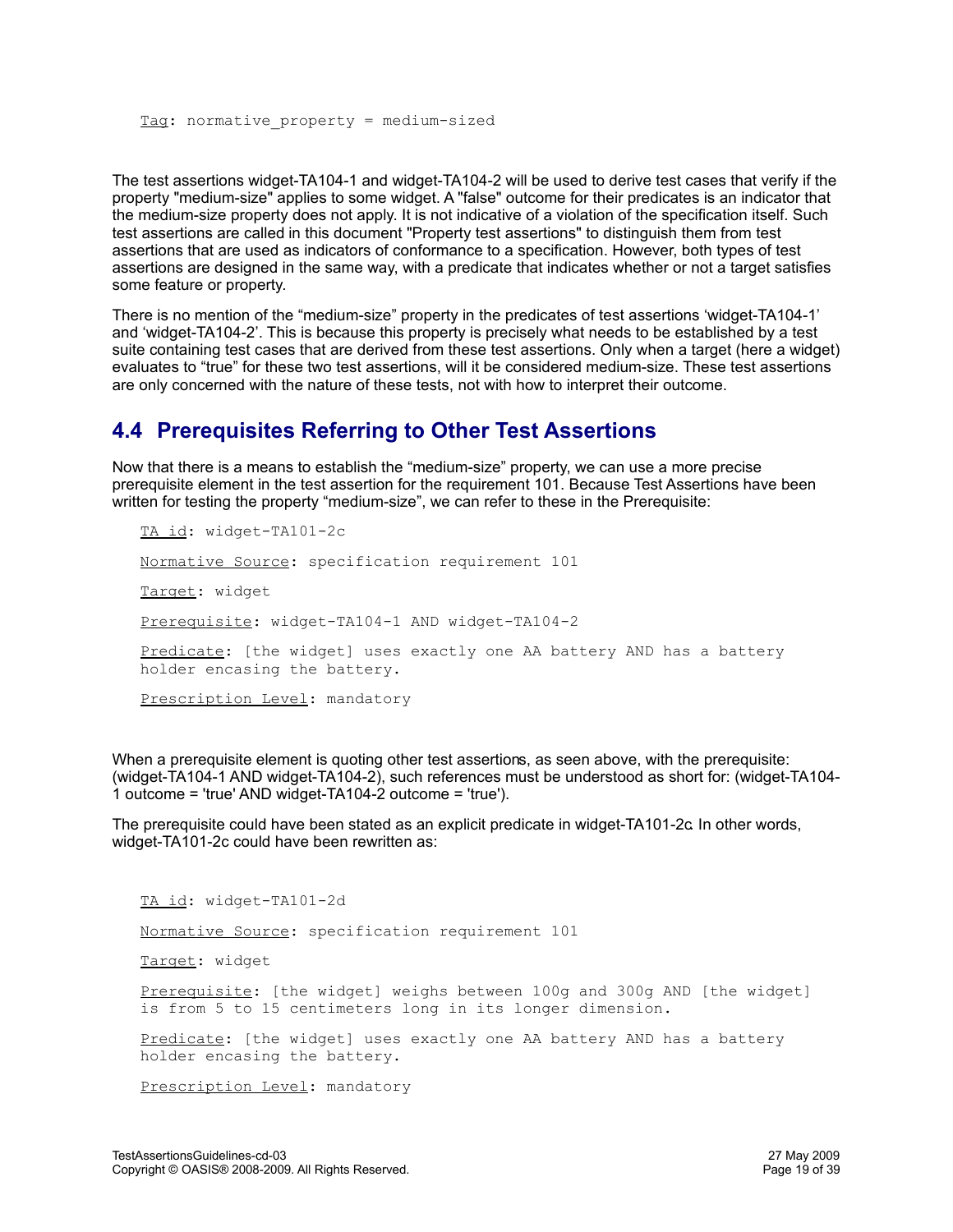Here widget-TA101-2c is semantically equivalent to widget-TA101-2d. However, because the notion of "medium-size" is itself specified as a property that is subject to verification and enforcement, it is useful to write test assertions for this property. It is then preferable to reuse such test assertions as prerequisites whenever this property is assumed. If the notion of medium-size evolves in future releases of the widget specification, the test assertion does not need to be altered: only its prerequisite test assertion needs to be, while all test assertions that explicitly state the prerequisite predicate would need be updated.

# **4.5 Various Normative Sources**

The normative content addressed by a test assertion is not always a single, well-identified specification requirement. The normative source may include:

- Multiple (non contiguous) specification statements.
- Non-textual content: tables and diagrams.
- Normative statements that present some testability challenges.

In the previously mentioned cases, it is often useful or necessary to "derive" a new textual statement that will be the actual normative source for the test assertion, and for which the predicate outcome will unequivocally indicate fulfillment or violation. This derived statement may in turn be worded so that the Predicate is implicit (see 3.2.2). In the case of "multiple statements", although using several references is possible in the Normative Source element, it is recommended to derive a new consolidated statement.

Identifying the normative source subject to a test assertion may be a delicate exercise, as the source material is often dependent on its context for its meaning. A derived statement may be then necessary.

Even when the normative statement is a well identified portion of text in the specification, the following cases may occur:

- The normative source is implicit, as explained in 3.2.2. This means that there is no explicit element in the test assertion pointing at the specification part that is addressed. This may be the case when the test assertion normative source can be inferred from the location of the test assertion within the specification document itself.
- The specification document is itself expressed as a set of test assertions. This is possible by inserting in the "normative source" part of the test assertion, the normative statement itself instead of a reference to it.

# **4.6 Test Assertion Grouping**

When writing test assertions while the specification is being analyzed, it is typical to group certain test assertions together. You can group assertions that have a special status, such as all accredited test assertions for a given specification, or those that share a particular characteristic, such as a common category of test assertion target.

A special kind of grouping is the container of all test assertions which belong to a particular specification or profile. The container may be the specification document itself if it includes the test assertions to be associated with it.

There are two special ways to group test assertions: - explicitly listing test assertions by their identifiers (section 4.6.1) and a more implicit grouping by a common but not unique property such as the tag names or tag values assigned to the test assertions (section 4.6.2).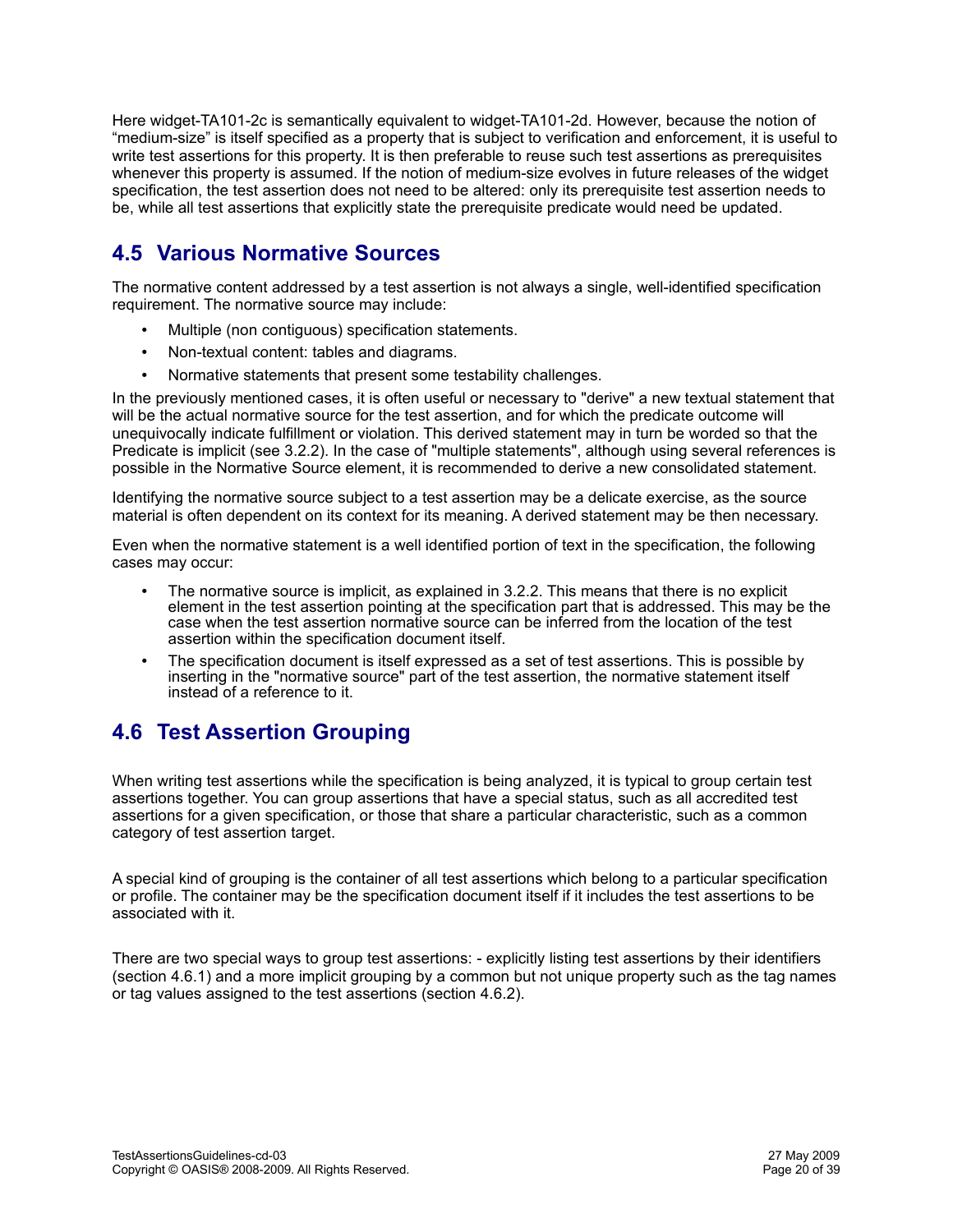## **4.6.1 Lists**

To explicitly identify a group of test assertions they can be listed by their unique test assertion identifiers. Listing in this way clarifies which assertions belong to a particular group and which do not. In addition to such a list, the logical reason which determines whether a test assertion is a member of that list or not must be stated in order to help with list maintenance.

For example:

TA List id: A001 List Description: all assertions describing 'Size' requirements List Members: TA001, TA002, TA003, TA004a, TA004b, TA005, TA006, TA007, TA008

Such a list may be regarded as 'fixed', 'frozen' or 'closed'. A test assertion added later with identifier TA005a, if it is to be included in this list, would require a change to the list (with possible version or change control implications) or the creation of a new list (with a new list identifier, if a list identifier is included with the list).

Note that if there were a large number of test assertions in this list we might have avoided enumerating each and every test assertion identifier by using an ellipsis ('…') to denote a range of identifiers, TA001 … TA007. There is a risk though that a test assertion be added later with identifier, say, of TA002a without the intention that it be part of this list. This may be less of a risk with a well thought out identifier scheme.

#### **Test Assertion Document**

A list of test assertions related to either conformance or interoperability testing will need special care with respect to version control and change management. Therefore, the criteria used to determine which test assertions are members of the list and which are not must be clear. The special case of a container for all test assertions related to a given specification or profile is a special example of an explicit list, although here the method used to define such a list may involve the use of inclusion of the test assertion itself rather than just its identifier within a special document or package. One way to create such a list is to include all such related test assertions within a document, called a 'Test Assertion Document'. Other synonymous terms might be 'Test Assertion List', 'Specification Analysis', 'Test Assertion Collection' or 'Test Assertion Set'. Note that the container of this complete set of test assertions might instead be the document of the specification or conformance profile [\[Error: Reference source not found\]](#page-20-0) itself, when test assertions are included within the text of the actual specification or profile.

# <span id="page-20-0"></span>**4.6.2 Tags**

Another way to define a group of test assertions is to use a non-unique property of such assertions rather than just using their unique identifiers in a list or containing the test assertions in a document. To this end, test assertions may be assigned metadata in the form of non-unique 'tags' or 'labels'.

For example, test assertion 'widget-TA104-2', already tagged to show that it is a property test assertion, might be further tagged as 'Size-Property-Description' to allow grouping by this property:

TA id: widget-TA104-2 Normative Source: specification requirement 104 Target: widget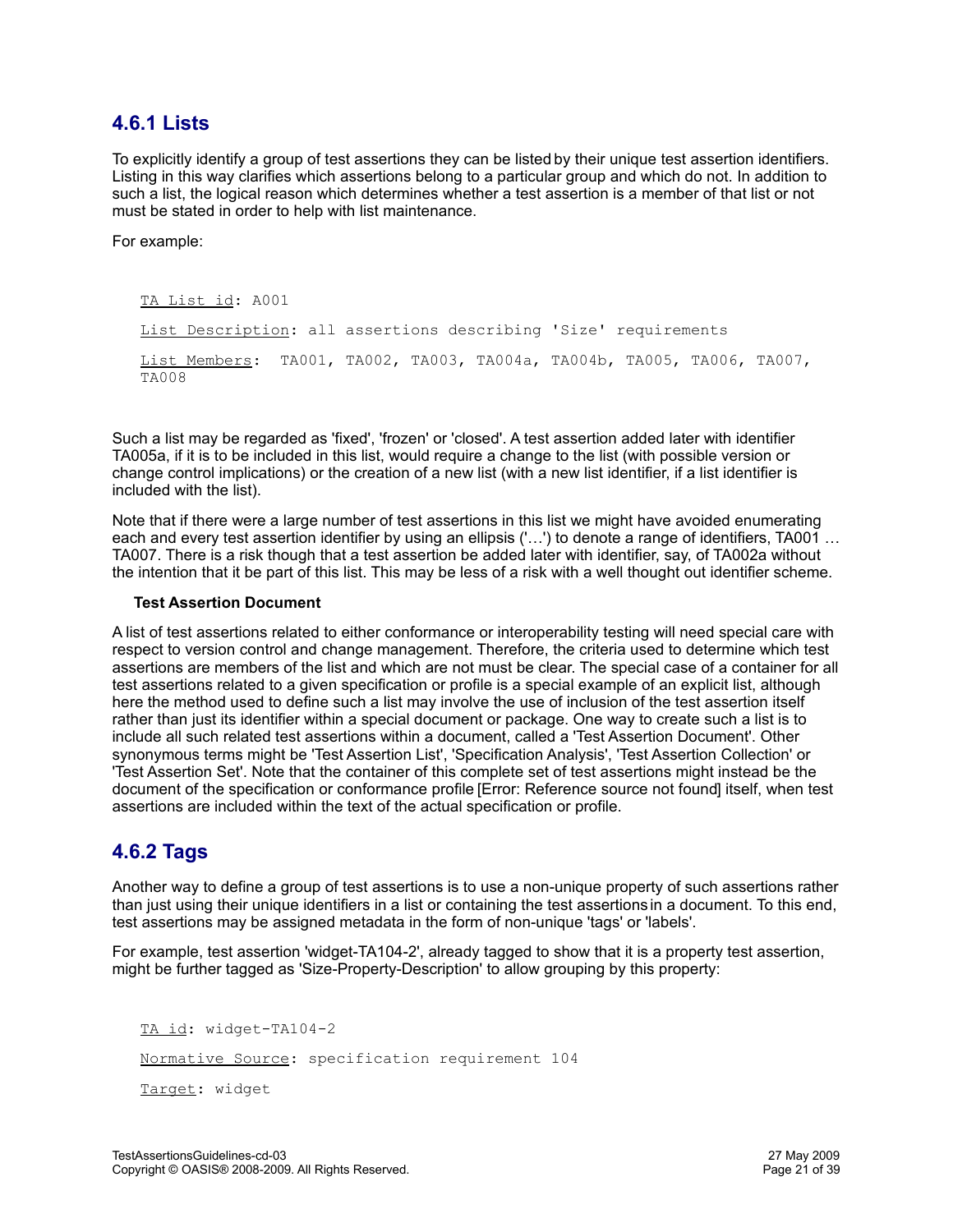Predicate: [the widget] is from 5 to 15 centimeters long in its longer dimension. Prescription Level: mandatory Tag: normative property = medium-sized Tag: Size-Property-Description

Then it might be included in a list of test assertions related to 'Medium Size' requirements, along with other assertions tagged 'Size-Related' but NOT with test assertions 'Small-Size-Related'.

TA List id: A002 List Description: all assertions describing 'Medium Size Widget' requirements List Members: All test assertions with Tag 'Size-Property-Description' AND Tag 'Size-Related' AND NOT Tag 'Small-Size-Related'

This we have called a 'List' but it is in fact defined rather more implicitly than if every member were listed by its identifier, as described in section 4.6.1. In fact a more explicit and well-defined list might combine both tags and identifiers to group the assertions:

For example:

TA List id: A002 List Description: all assertions describing 'Medium Size Widget' requirements List Description: All test assertions with Tag 'Size-Property-Description' AND Tag 'Size-Related' AND NOT Tag 'Small-Size-Related' List Members: TA001, TA002, TA003, TA004a, TA004b, TA005, TA006, TA007, TA008

So a tag is a further, optional test assertion element useful in grouping test assertions. It may sometimes be useful to create tags as name-value pairs.

Note that several such filters can be applied to the same set of assertions and any given assertion can appear in more than one grouping.

Special consideration when using tags for grouping is to be given to the stages in the workflow of test assertion authoring and maintenance and subsequent use at which changes might be made to tags and their values. New tags may be added, perhaps by adding metadata which is separate from the documented test assertion. If metadata for test assertions is defined and maintained separately from the test assertions it may be subject to an entirely different set of version and change control rules and methodologies. In this case, a distinction might need to be made between tags which were part of the original test assertion and those whose list membership might be different to that which was known or expected when the list was defined.

For example, consider a list defined using tags but without explicitly listing test assertion identifiers: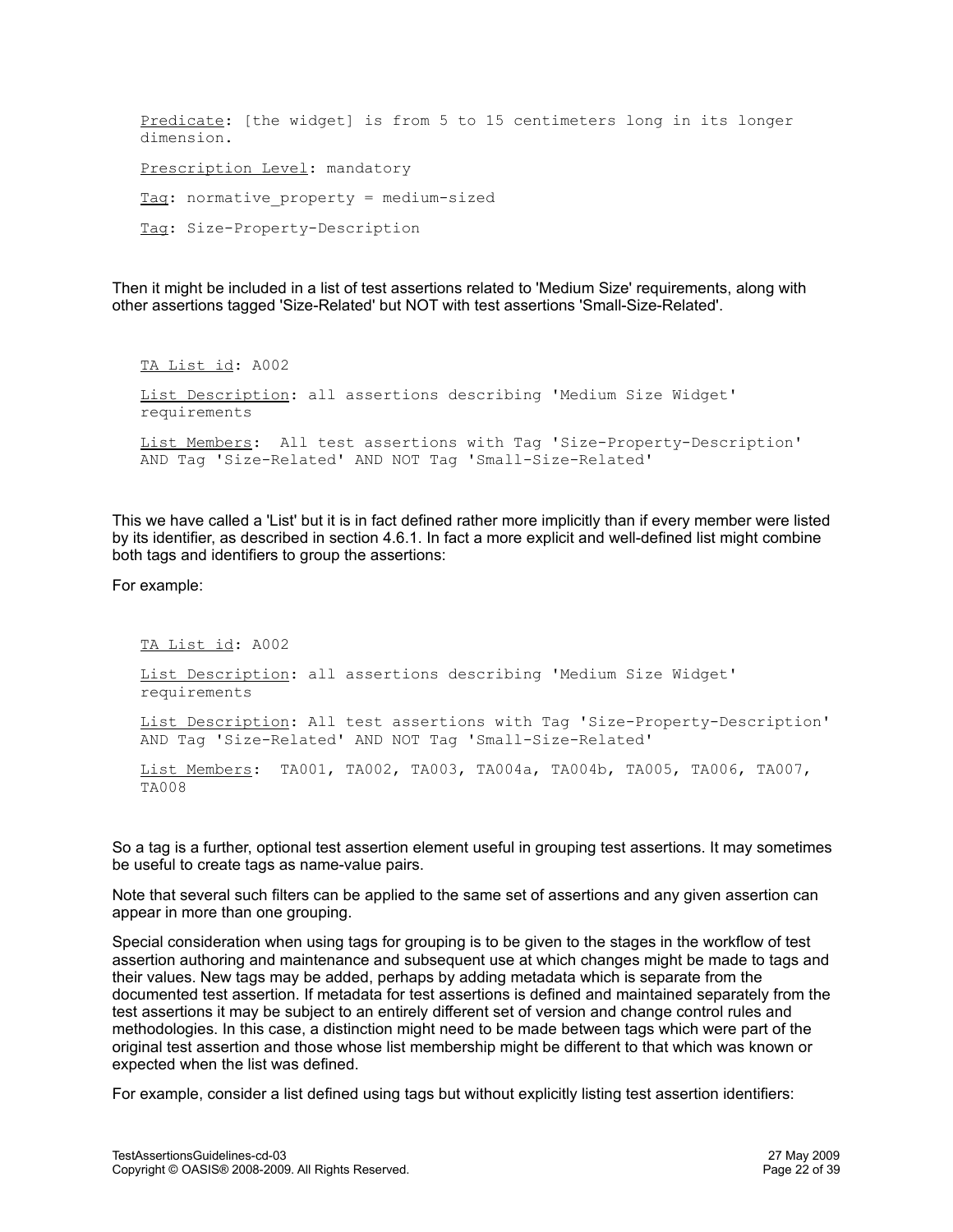TA List id: A002

```
List Description: all assertions describing 'Medium Size Widget'
requirements
```
List Description: All test assertions with Tag 'Size-Property-Description' AND Tag 'Size-Related' AND NOT Tag 'Small-Size-Related'

If TA004a is originally tagged 'Size-Related' but the workflow allows it also to be subsequently tagged 'Small-Size-Related', then there will need to be rules which determine whether the test assertion is still a member of List 'A002'.

# **4.7 The Case of Multiple Specifications**

Modularity and succinct description within specifications can be achieved by leveraging existing specifications that are referenced by other specifications. Specification writers often create "umbrella specifications". Umbrella specifications are widely scoped specifications that delegate certain normative descriptions to other "referenced specifications".

Specification modularity may also come from a "prototypical specification", a "base specification" from which specialized derivative specifications may define specific information for a given context.

For proper specification analysis, inclusion of test assertions from both the umbrella or base specification and all the referenced specifications should be considered.

There are three dimensions that describe how assertions from a referenced specification may be included within an umbrella specification:

- 'scope of inclusions',
- 'conditionality of inclusions',
- 'modification of inclusions'.

These relationships between specifications can be expressed using a test assertion. This form of a test assertion is a specific form of assertion that expresses some form of conformance, like a conformance clause.

Multiple dimensions can be expressed within these relationships, for example, a subset of test assertions from a reference spec may be conditionally included in an umbrella specification.

#### **Scope of Inclusions**

An umbrella specification usually relates to a referenced specification by assuming or requiring conformance of its implementation to this specification. These conformance requirements can be expressed in a test assertion: Indeed, instead of a particular normative statement in a specification, the test assertion can address an entire conformance statement associated with the specification. The conformance statement, whether it concerns the entire specification or just a particular conformance profile, may be expressed in either the prerequisite, or the predicate, or both.

The scope of the conformance may be determined by the expressions in these prerequisites or predicates.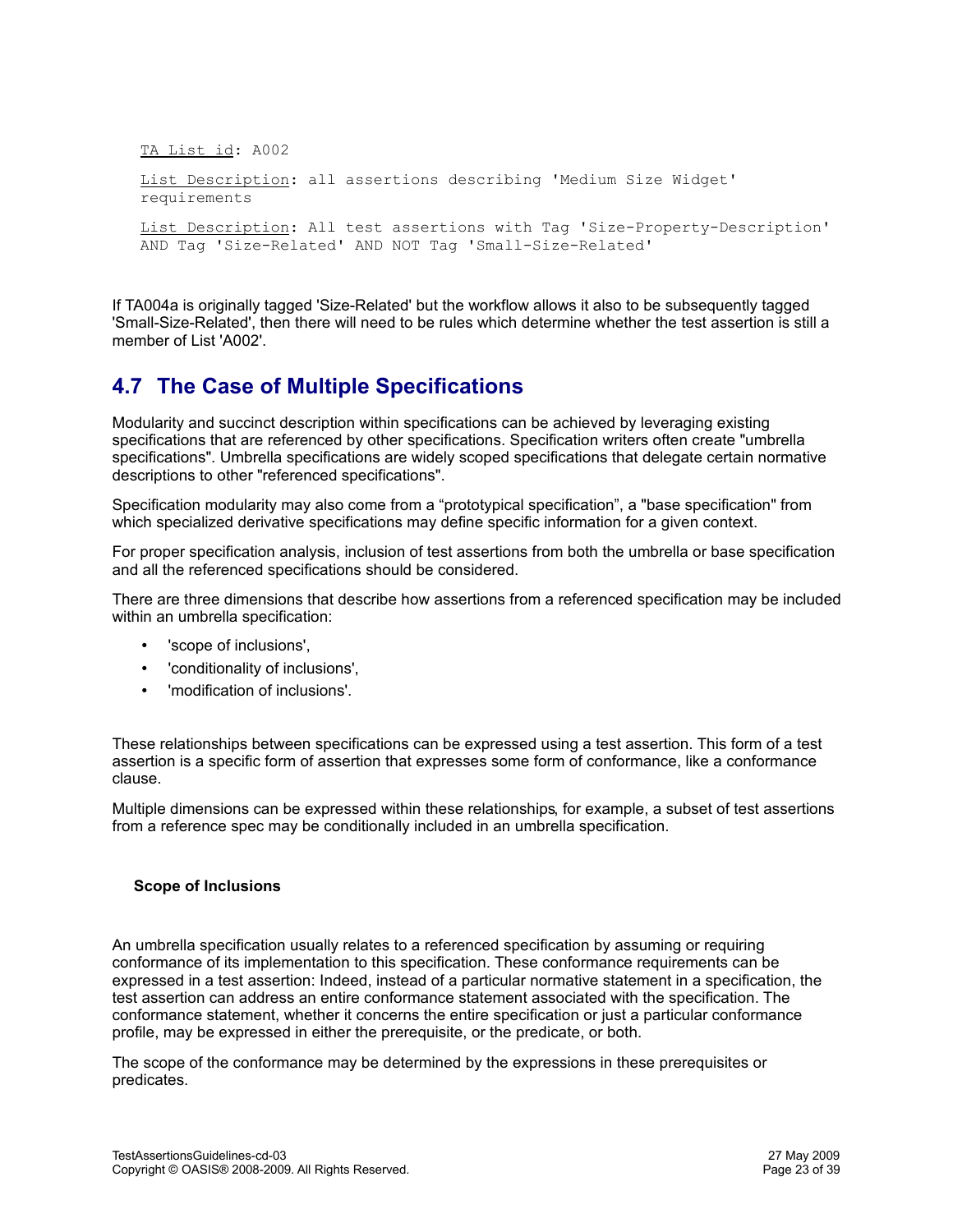The test assertion may contain a conformance statement as part of its predicate (statement is either true or false) for varying scopes of the (current) umbrella specification as follows:

- conformance to an (entire) umbrella specification
- conformance to a specific normative statement from the umbrella specification

Similarly, the logical expression used in a prerequisite may include a conformance statement (true or false) for varying scopes of the external specification as follows:

- conformance to an (entire) referenced specification
- conformance to a specific test assertion from an referenced specification

Consider the following case where the widget specification (umbrella specification) states that:

"All requirements in this section only apply to "mini" widgets, i.e. Widgets that are conforming to the Mini-Widget Small Box specification 1.2."

Then, in this 'mini widget' section:

[requirement 108] "If a mini-widget has a battery holder, then the miniwidget MUST be labelled as 'low voltage'."

the corresponding test assertion for which is:

TA id: widget-TA108-1

Target: Widget

Normative Source: specification requirement 108

Prerequisite: [the widget] conforms to the Mini-Widget Small Box Specification 1.2 AND [the widget] has a battery holder.

Predicate: [the widget] is labelled 'low voltage'.

Prescription Level: mandatory

If there are known test assertions for the referenced specification (Mini-Widget Small Box Specification 1.2) then the first part of the prerequisite expression could be replaced with a list of the external specification's test assertions. This has the added advantage of allowing a partial inclusion where a target in the umbrella specification conforms to only just a subset of the normative statements in the referenced, external specification. In that case the prerequisite's list might be a subset of the list of all the test assertions for the referenced specification.

#### **Conditionality of Inclusions**

This dimension of inclusion describes the condition of whether assertions in an umbrella specification conform to a referenced specification. The prerequisite of the assertion may:

a. require that optional portions of the referenced specification be implemented in the umbrella,

 b. conditionally require optional portions of the referenced specification be implemented in the umbrella (for example, based on the presence of hardware or some other such support), or

c. make the remaining, required portions of the referenced specification optional.

#### **Modification of Inclusions**

This dimension of inclusion describes where an umbrella specification conforms to a referenced specification, where some subset of assertions must be modified. This means of inclusion assumes some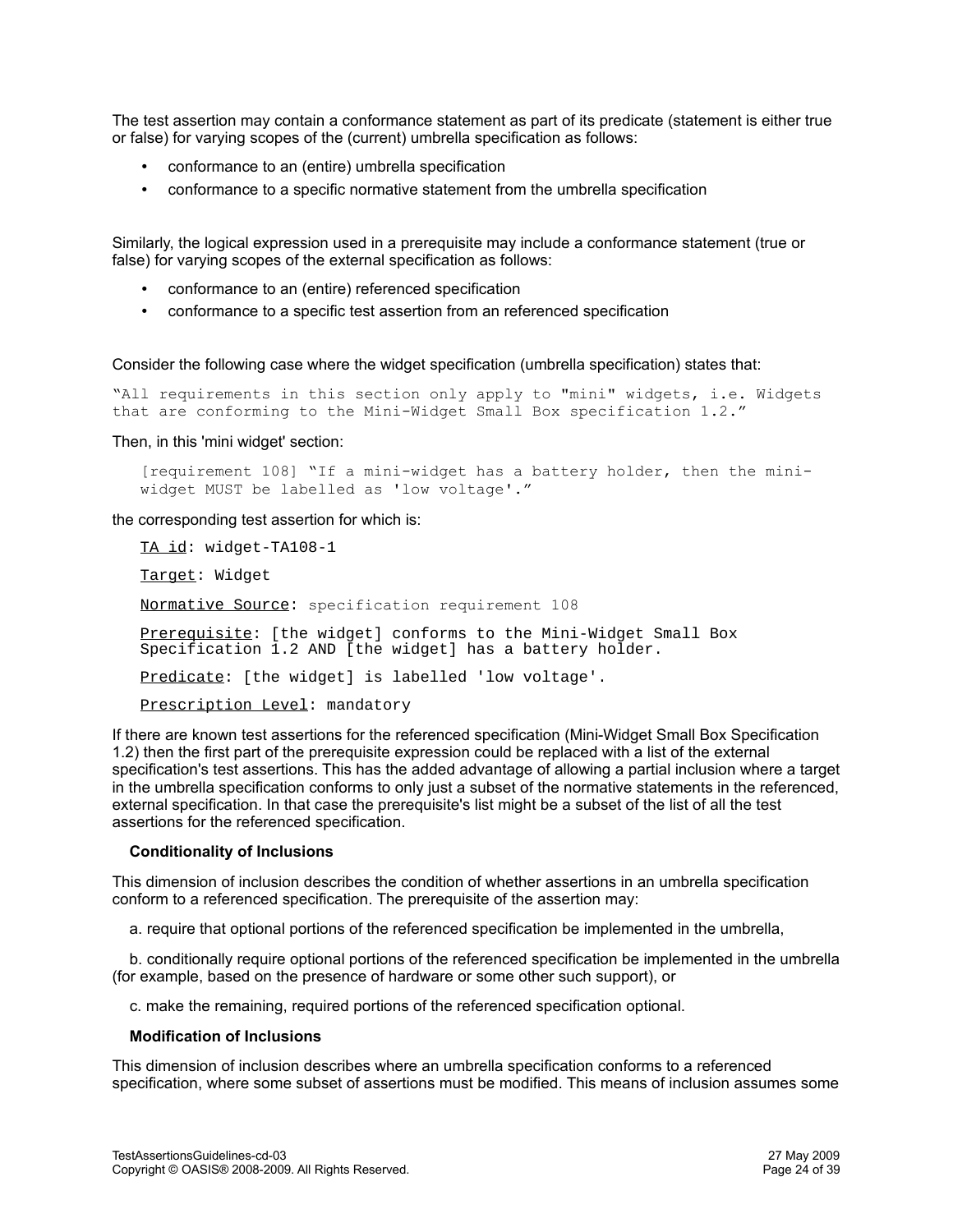partitioning of the unchanged assertions and modified assertions. You can use "lists of assertions" to describe in the prerequisite the subset of assertions that the umbrella specification conforms to "unchanged". The remaining test assertions (the changed set) can be individually specified as test assertions of the umbrella specification.

Typically, assertions are modified in a referenced specification that can be strengthened in a few ways:

- strengthening the prescription level of an assertion (eg. x MAY do y => x MUST do y), or
- strengthening the meaning of an assertion with additional requirements (eq. IF x THEN  $z \approx$  IF (x AND  $\bar{y}$ ) THEN  $z$ ).

# **4.8 Specification Versions**

Where a specification is the basis for test assertions there needs to be consideration of how to support further versions and maybe any previous versions of that specification. One solution is to create a set of test assertions for each specification version. The references to specifications may include the identification of the precise specification version, but this may restrict that test assertion to just one version of a specification. This simple strategy is less than ideal as it results in a need to re-author the test assertions each time there is a new specification version.

Another method of dealing with multiple specification versions is to create a repository of test assertions for a specification and properly tag each test assertion for the versions of the specification where it is valid. This can be accomplished by introducing two tags, VersionAdd and VersionDrop.

tag: VersionAdd: the lowest numerical version to which the test assertion applies.

tag: VersionDrop: the lowest numerical version number to which the test assertion does NOT apply.

Both VersionAdd and VersionDrop are optional tags. The absence of both tags would mean that the test assertion is valid in all specification versions. If only a VersionAdd tag exists and its value is X, the test assertion will be valid in version X of the specification and all subsequent versions. If only a VersionDrop tag exists and its value is Y, the test assertion will be valid in all versions of the specification prior to version Y. If both VersionAdd and VersionDrop tags exist, the test assertion will be valid in version X and all subsequent versions up to but not including version Y. Based on these rules, you can easily generate the set of test assertions that apply to a specific version of the specification.

Care must be taken when going from one version of a specification to another. The test assertion author must identify all test assertions that are the same between versions, dropped from one version, added to one version, and modified between versions. Test assertions that are the same, are dropped, or are added can be handled easily with the VersionAdd and VersionDrop tags.

Test assertions that are modified are trickier to handle. One could treat the modified test assertions as two separate test assertions and tag them with the appropriate VersionAdd and VersionDrop tags. Unfortunately, this approach does not provide any indication that the updated assertion is related to the test assertion in the prior specification.

Note that in order to track the evolution of a test assertion, it is important to preserve the test assertion identifiers across revisions of the specification. This is important because it is also important to maintain the relationship between a test assertion and the tests associated with that test assertion.

# **4.9 Variables**

Variables have a similar role in test assertions as in other technologies. They provide a means for consistently sharing values across multiple assertions and with other processes. The writer of a set of test assertions can use a variable to assert that all occurrences of that variable must have the same value, even if that value cannot be known at the time the test assertions are written. For example, consider a set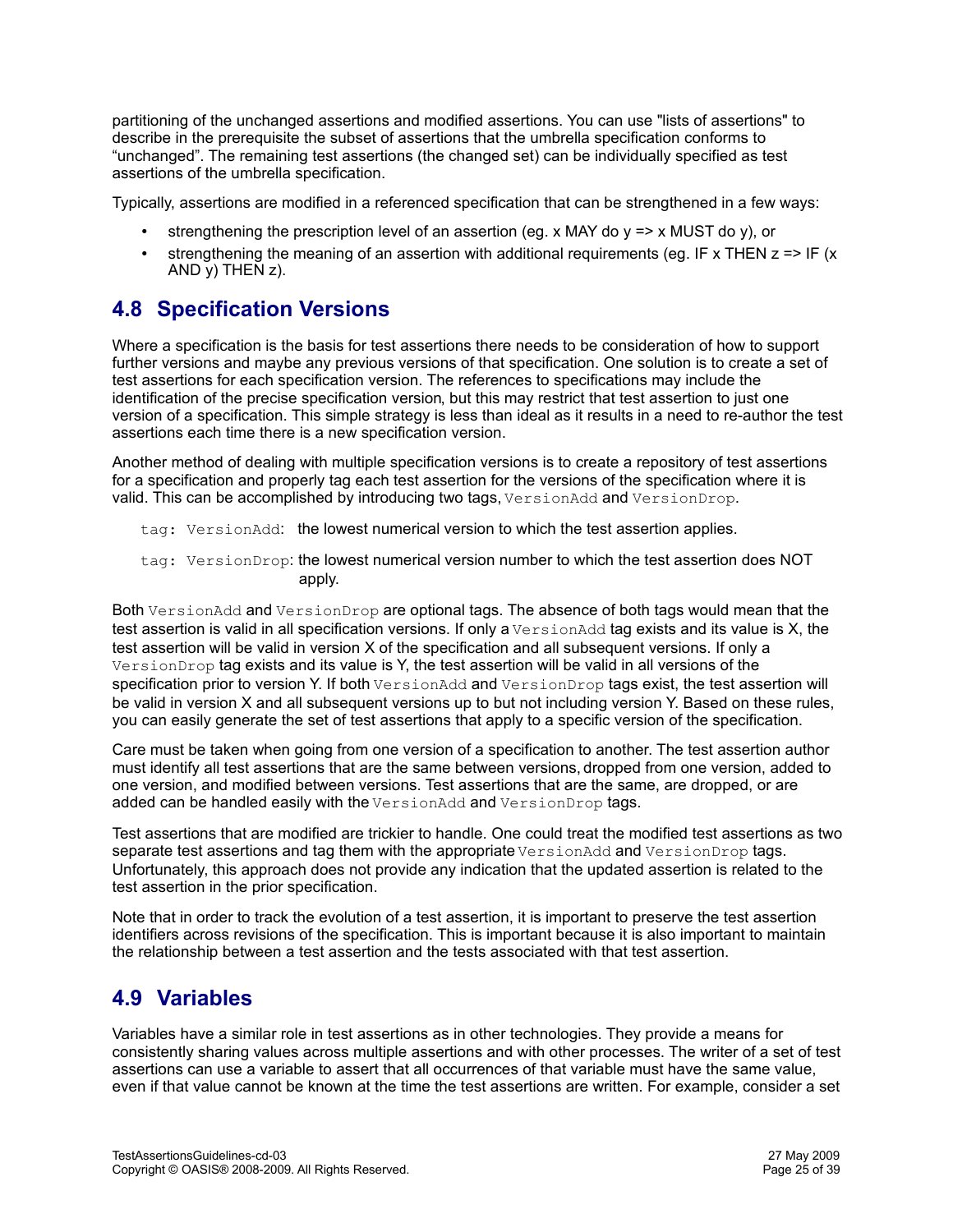of assertions that share a reference to the line (mains) voltage supplied by the local electric utility, where the specific location varies . By declaring a variable for this value and distinguishing the name by, for example, representing it in upper case letters (UTILITY-VOLTAGE), each test assertion can use it within elements and expressions.

Note: Some people prefer the term "parameter" and would say that the test assertions in question are "parameterized."

The following example also shows the use of the variable within the predicate. Here, specification requirement 130 depends on the utility voltage, expressed as variable 'UTILITY-VOLTAGE'.

Variable: 'UTILITY-VOLTAGE' the AC voltage the voltage commonly provided for hand-held electrical appliances and laptop computers. ... TA id: widget-TA130-1 Normative Source: specification requirement 130 Target: electrical widget Predicate: [the electrical widget] contains an embedded AC adapter for the UTILITY-VOLTAGE.

Prescription Level: mandatory

Variables can be used across elements in a single test assertion, for example, in the prerequisite (see section 3.2) and other parts of a test assertion. For example, requirement 130 may be restricted only to widgets that have a compliance requirement for this voltage:

Prerequisite: [the electrical widget] is compliant with UTILITY-VOLTAGE

In some cases, the variable has a value known or assigned during test assertion authoring, and is simply used to allow agile resetting of its value. In other cases, the variable can be declared in name only, leaving the value to be assigned at a subsequent stage, such as in an implementation or in a conformance clause for a profile, level or module. The value might be measured during testing and could be associated with a property (see section 4.3). For example, if the medium-size property is true for a widget, then the SIZE variable is set to the value "medium".

A particular consideration in using variables is variable scope. For example, a grouping construct might be a place to declare variables whose scope only applies to those test assertions associated with that grouping. This allows the same variable and its value to be used across several test assertions while avoiding problems with name clashes in test assertions outside of the variable's scope.

# **4.10 Target Categories**

As mentioned in section 3.1, the Target element of a test assertion generally defines a category of objects or parts of an implementation under test. For example, the test assertion target "widget" represents any object that qualifies as a widget.

It is often the case that different targets or categories are related, for example one target is a subcategory of another target . As a consequence:

- Two test assertions that have different target definitions (i.e. whose target elements define different categories), may apply to the same implementation or part of that implementation.
- In a test assertion, a prerequisite expression may refer to other test assertions. These referenced test assertions may use a target different from the target category of the referring test assertion, assuming these categories are related, e.g. one being a subtype of the other.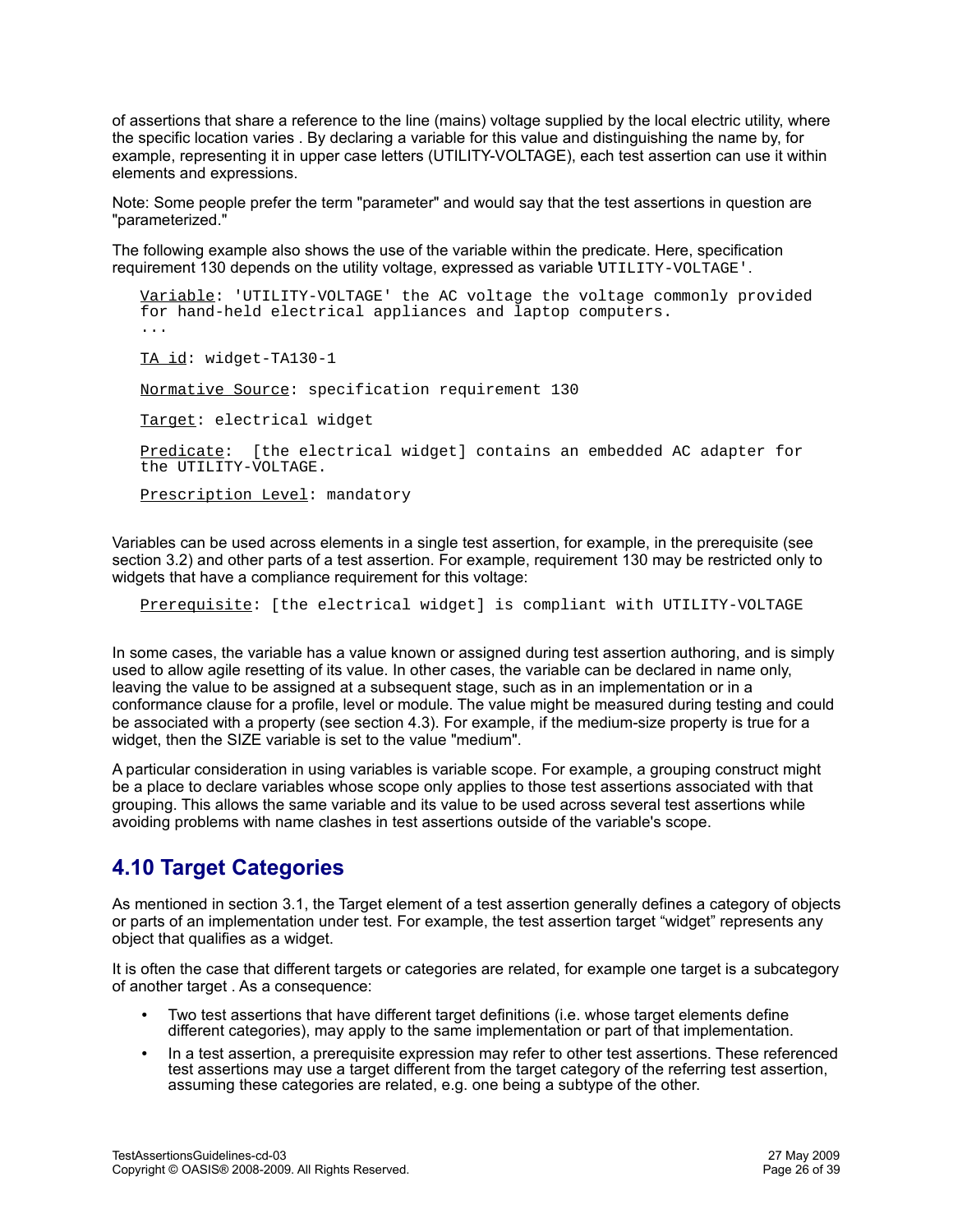In order to allow for the above, target relationships should be explicitly stated. Such dependencies may be defined outside test assertions, such as in an object-oriented model. But you can also note these dependencies in the test assertion itself.

#### **Subcategories**

Consider where a Target named "electrical-gizmo" is a sub-category of the "widget" Target. It follows that all test assertions for widget also apply to electrical-gizmo.

One way to express a dependency is to use tags. In the following example, a tag named "targetsubcategoryof" will remind the reader of the test assertion that the electrical-gizmo target is also a widget target since in this case 'electrical-gizmo' is a subcategory of 'widget'; therefore it follows that any target categorized as an 'electrical-gizmo' also belongs to the category 'widget' (but not vice versa):

```
TA id: gizmo-TA300
Normative Source: specification requirement 300
Target: electrical-gizmo
Prerequisite: [The gizmo] has a low-battery indicator.
Prescription Level: mandatory
Predicate: The low-battery indicator of [the gizmo] is a red LED that is
flashing below 25% charge.
Tag: target-subcategoryof = widget
```
Another way to indicate that this target is also a widget, is to use a prefix notation such as 'widget:electrical-gizmo' (instead of just 'electrical-gizmo') for the target element in a test assertion:

TA id: gizmo-TA300 Target: widget:electrical-gizmo

Both modes of annotation (tag or target prefix) make it clear that an electrical-gizmo is also a widget. As mentioned earlier, this helps grouping test assertions based on the target to which they apply. It also helps deciding what other test assertions can be referred to in a prerequisite element.

For example, knowing that the electrical-gizmo is also a widget the following normative statement applies:

[statement 123] A widget MAY have a low-battery indicator.

Assuming there is already a test assertion (widget-TA123) written for widgets, addressing the above statement about the presence of a low-battery indicator:

TA id: widget-TA123 Normative Source: specification requirement 123 Target: widget Prescription Level: mandatory Predicate: [The widget] has a low-battery indicator.

then it is possible to reuse the test assertion widget-TA123 as a prerequisite for  $q_i z_{\text{mo-TA300}}$ .

TA id: gizmo-TA300

Target: widget:electrical-gizmo

...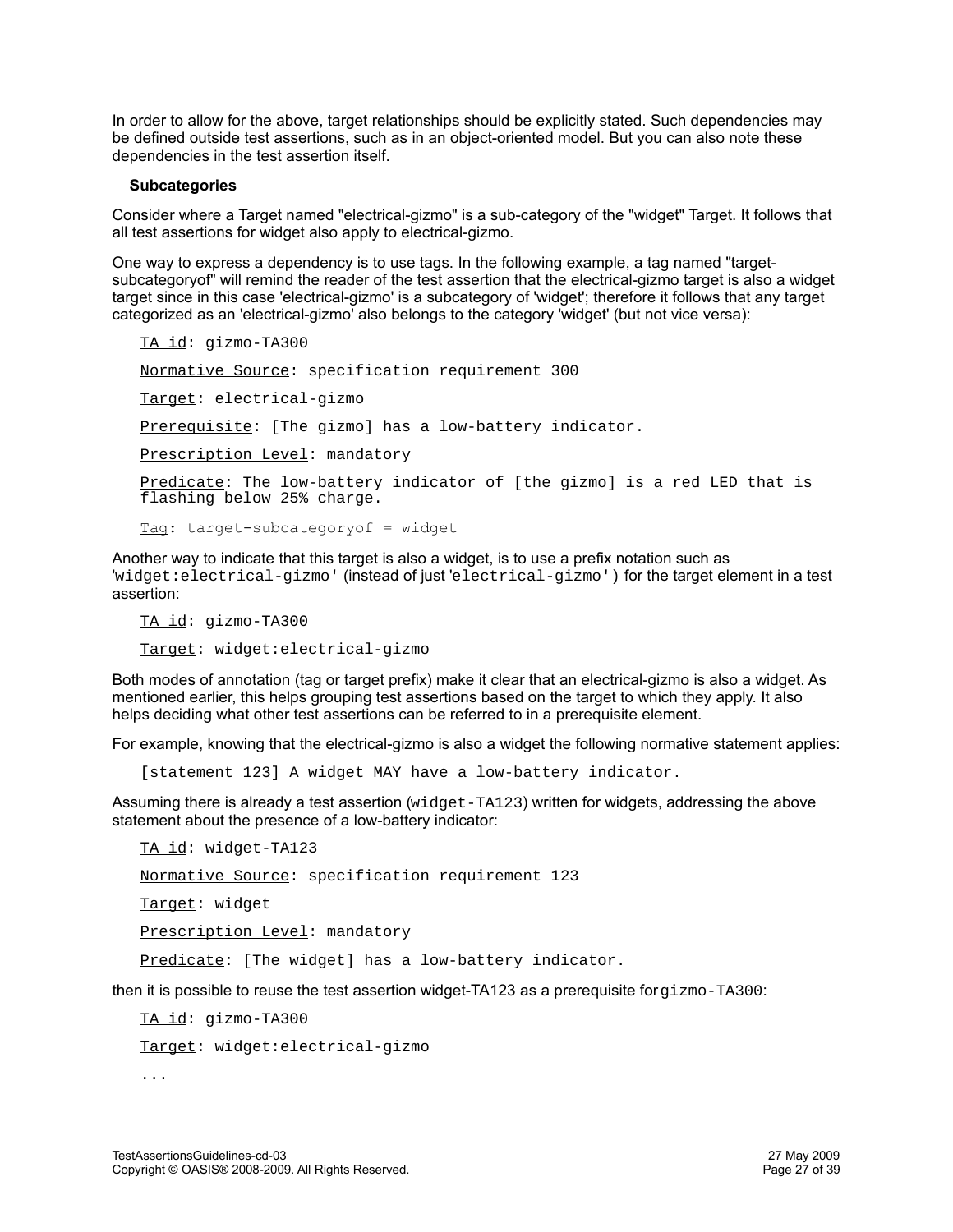#### Prerequisite: widget-TA123

#### **Composition**

Another kind of target relationship is the Composition relationship: Target T2 is a component of Target T1 if an instance of T1 contains an instance of T2. The second category defines something which belongs to the first category as a component of it. For example, assuming widgets always have at least one switch to control their operation, the target "switch" is a component of the target "widget". Knowledge of this composition relationship brings the same benefits as for subcategories:

- Grouping all test assertions that apply to widgets often should include the test assertions that apply to components of a widget (e.g. the switch)
- A test assertion on the switch of a widget may be used as a prerequisite to a test assertion of the widget itself. For example, addressing the requirement "the gizmo must be able to stop when the switch is off (Requirement# 400)" may use as prerequisite a test assertion (called here "TAswitchworks") that addresses the requirement "A switch must cut its electrical circuit when in OFF position". If satisfied, this requirement would guarantee one can rely on a well-functioning switch, when defining the test for Requirement 400. By using such a prerequisite in the test assertion for Requirement 400, we can ensure that the switch is tested first.

The test assertion below addresses the "effectiveness" requirement on the switch:

TA id: TA-switchworks

Normative Source: A switch must cut its electrical circuit when in OFF position.

Target: switch

Predicate: The electrical circuit on which [the switch] is, is cut when [the switch] is off.

Prescription Level: mandatory

The test assertion below will use TA-switchworks as prerequiste, because its own predicate expression over the widget target only makes sense if the target's switch satisfies TA-switchworks:

```
TA id: TA400
Normative Source: Widget specification requirement 400
Target: widget
Prerequisite: TA-switchworks(switch)
Predicate: [the gizmo] stops within five minutes when the switch is off.
Prescription Level: mandatory
Tag: target-haspart = switch
```
In the above test assertion, the tag (target-haspart) is used to identify the switch element referred to by this test assertion and its prerequisite: it must be the switch that is a component of this widget.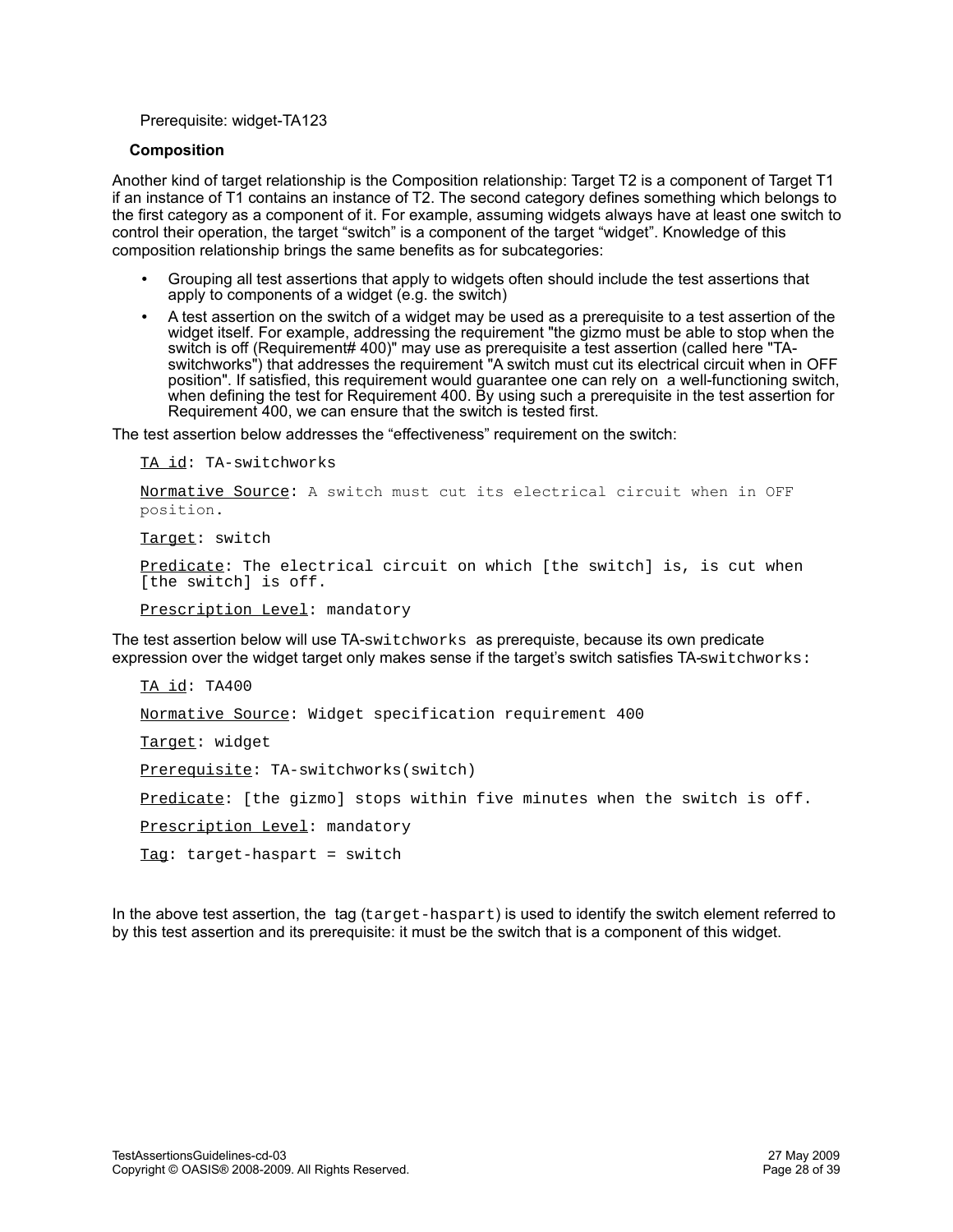# **5 Conformance**

This is an informational document and does not contain any normative statements.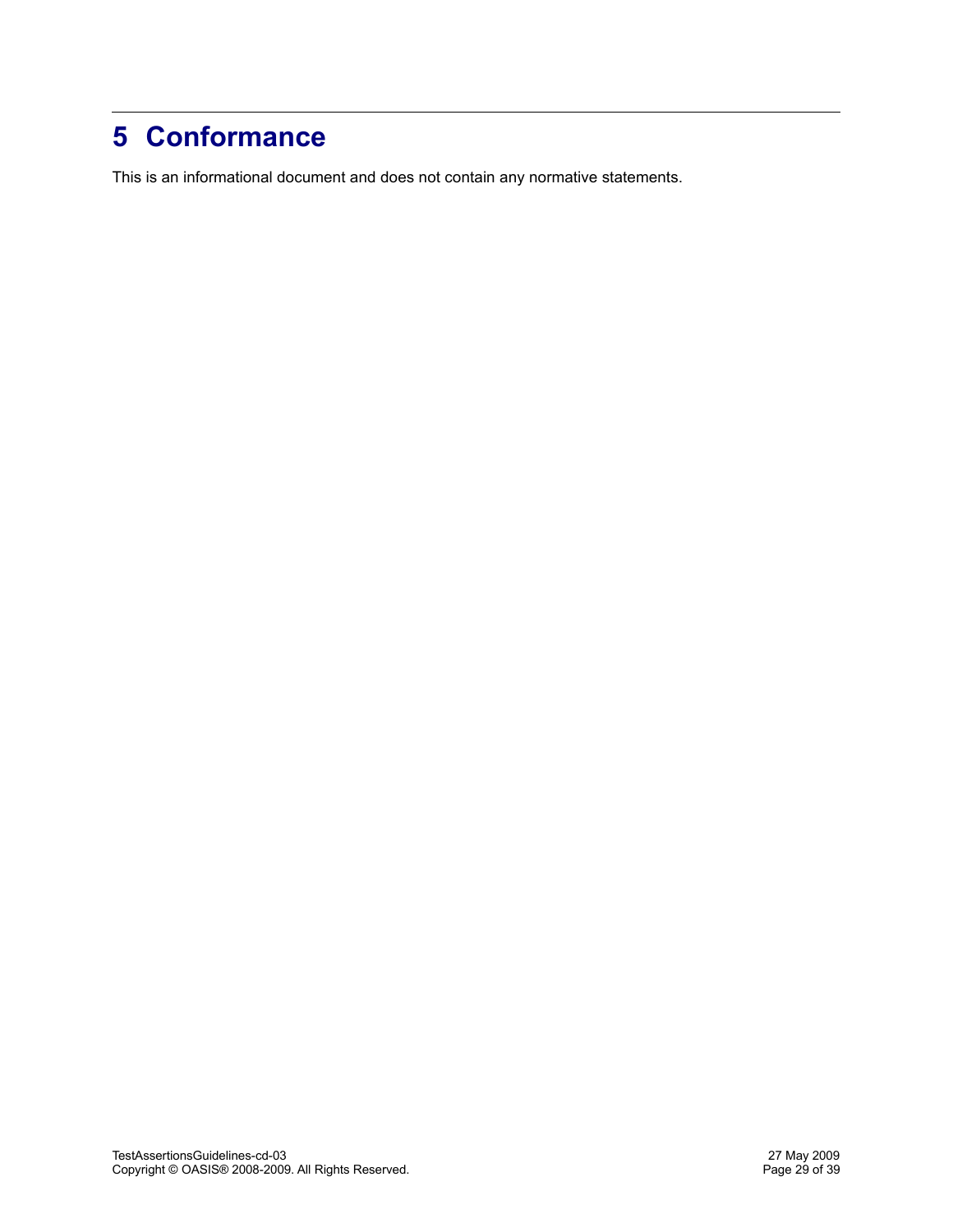# **Appendix A. Glossary**

## **Conformance**

The fulfillment of specified requirements by a product, document, process, or service.

### Conformance Clause

 A statement in the Conformance section of a specification that provides a high-level description of what is required for an artifact to conform. The conformance clause may, in turn, refer to other parts of the specification for details. A conformance clause must reference one or more normative statements, directly or indirectly, and may refer to another conformance clause.

### Implementation

 A product, document, process, or service that is the realization of a specification or part of a specification.

### Normative Source

 The part of the test assertion that identifies the precise specification requirements or normative statements that the test assertion addresses. (See also Section 3.1.)

## Normative Statement, or Normative Requirement

 A statement made in the body of a specification that defines prescriptive requirements on a conformance target.

### **Predicate**

 An expression that asserts the feature (a behavior or a property) described in the referred specification statements. If the predicate is an expression which evaluates to "true" over the test assertion target, this means that the target exhibits that feature. "False" means the target does not exhibit that feature.

### **Prerequisite**

 A logical expression which further qualifies the relevance of the test assertion to the test assertion target. A prerequisite may include references to other test assertions. It evaluates to true or false and if false then the assertion is to be considered 'not relevant', meaning that the test assertion is not relevant to its target.

### Prescription Level

 The test assertion defines a normative statement which may be **mandatory** (MUST/REQUIRED), **permitted** (MAY/OPTIONAL) or **preferred** (SHOULD/RECOMMENDED). This property can be termed the test assertion's prescription level. NOTE: in the case of the normative source including keywords 'MUST NOT' the prescription level '**mandatory**' is used and the 'NOT' included in the predicate.

#### Tag

 Metadata that allows the grouping of a test assertion and a means to categorize the test assertion targets.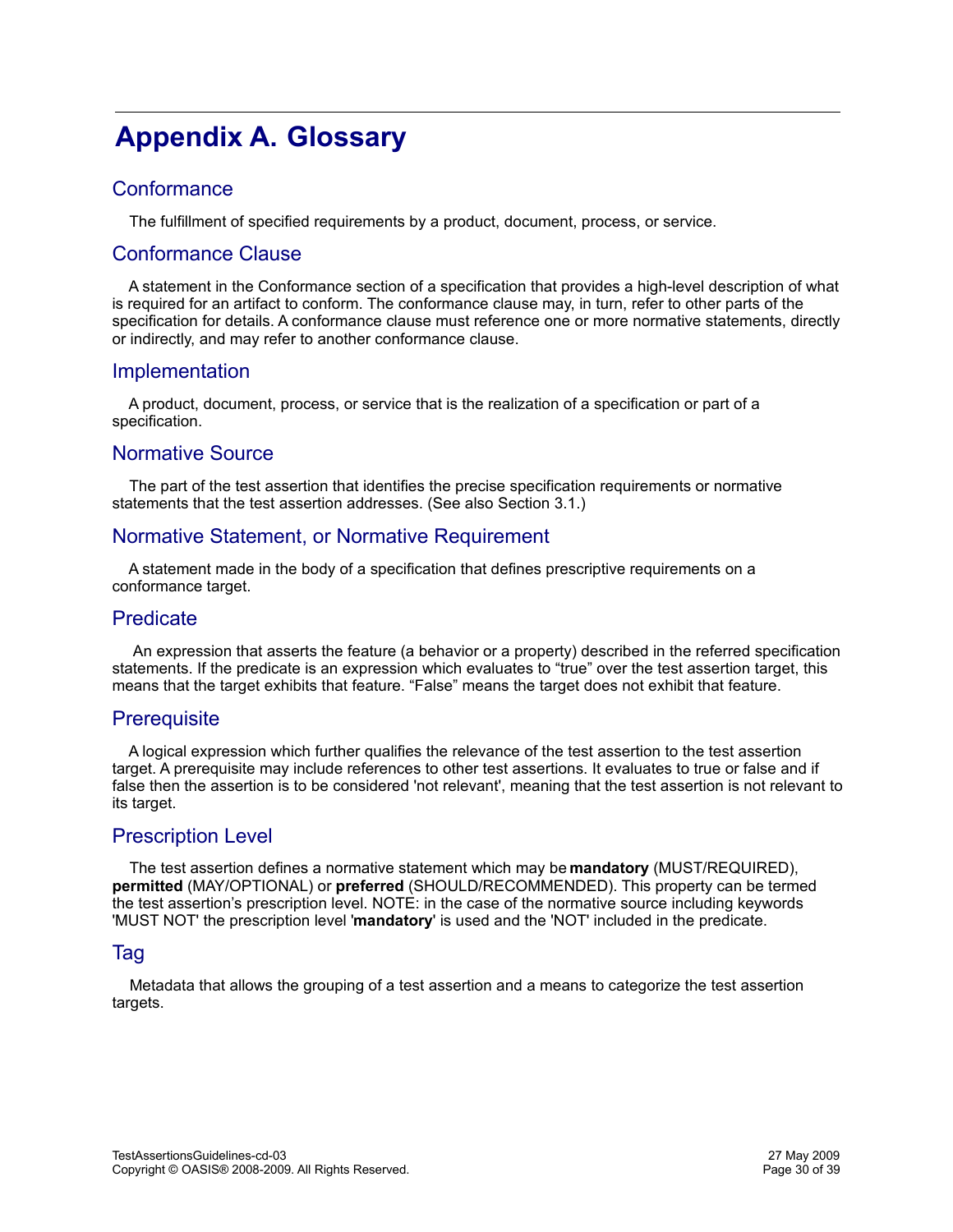## **Test Assertion**

 A testable expression for evaluating the adherence of part of an implementation to a normative requirement statement in a specification. A test assertion describes the expected output or behavior for the test assertion target within specific operation conditions, in a way that can be measured or tested.

### Test Assertion Document

 A container for a complete set of test assertions, often those related to all or part of a specification or conformance profile. In some cases the container is the specification itself with test assertions included within it. Test assertions can be added to the document, removed or changed using a change and version management procedure.

## Test Assertion Target

 Implementation or part of an implementation that can be the object of a test assertion or test case. (See also Section 3.1.)

### Test Case

 A set of a test tools, software or files (data, programs, scripts, or instructions for manual operations) that verifies the adherence of a test assertion target to one or more normative statements in the specification. Typically a test case is derived from one or more test assertions. Each test case includes: (1) a description of the test purpose (what is being tested - the conditions / requirements / capabilities which are to be addressed by a particular test), (2) the pass/fail criteria, (3) traceability information to the verified normative statements, either as a reference to a test assertion, or as a direct reference to the normative statement.

### Test Metadata

Metadata that is included in test cases to facilitate automation and other processing.

#### Variable

 A parameter or attribute employed by the writer of a test assertion to refer to a value that is not known at the time the test assertion is written, but will be determined at some later stage, possibly as late as the middle of running a set of tests. A variable is also employed to enable several assertions to share a value (set once, used by many), like a variable in other technologies.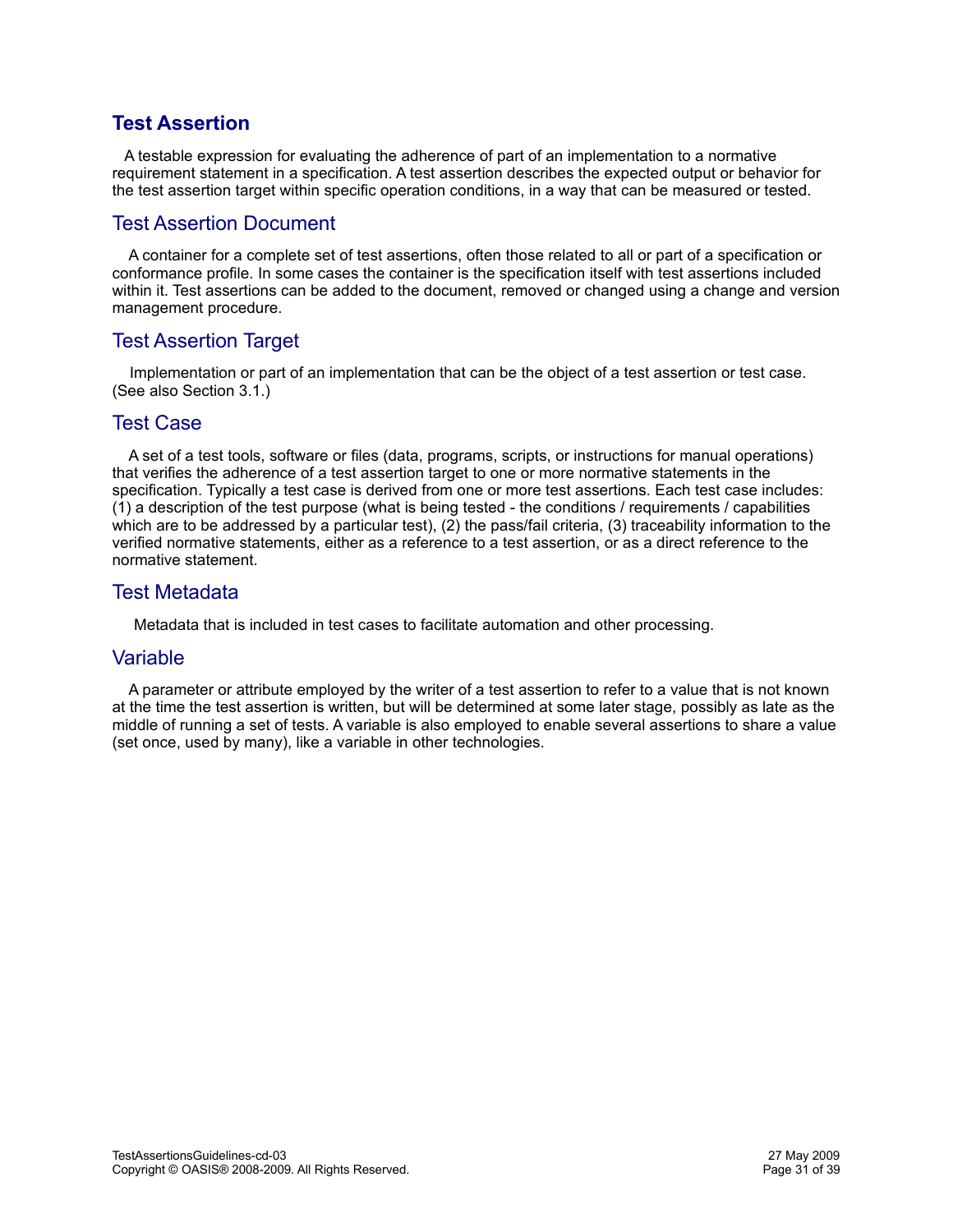# **Appendix B. Related Material**

## **Test Assertion Methodologies**

W3C work on testing methodology:

Work in W3C lead to the QA Framework: the Specification Guidelines (W3C, November 2004) provides a more general overview of all specification quality and conformance aspects, including the role of test assertions.

<http://www.w3.org/TR/qaframe-spec/>

A succinct Test Assertion Guide was later drafted in W3C (W3C Editors' Draft, 2006) <http://www.w3.org/2006/03/test-assertion-guide>

Another general FAQ about testing from W3C, showing the role of test assertions: <http://www.w3.org/QA/WG/2005/01/test-faq>

Unisoft Glossary:

Unisoft have published their own Glossary about testing, that includes a definition and succinct categorization of Assertion. Intended for POSIX standard.

<http://www.unisoft.com/glossary.html>

The Voting Systems Standard (EAC), (2007):

#### <http://www.eac.gov/files/vvsg/Final-TGDC-VVSG-08312007.pdf>

Shows the use of a categorization (classes and sub-classes) of test assertion Targets. The objectoriented classification is used to determine which requirements (and assertions) apply, e.g. by automatic inheritance.

#### <http://pramatr.com/2008/11/06/unit-test-assertions-what-could-possibly-go-wrong/>

This blog reports on common practical issues with assertion selection, configuration, and messages for unit testing. Some code examples are given.

Google Test Primer (contains section on assertions):

#### <http://code.google.com/p/googletest/wiki/GoogleTestPrimer>

A methodology guide from Google focused on a software development environment. Develops a scripting approach to test assertions. Test assertions are encoded as macros that resemble function calls. One tests a class or function by making such assertions about its behavior.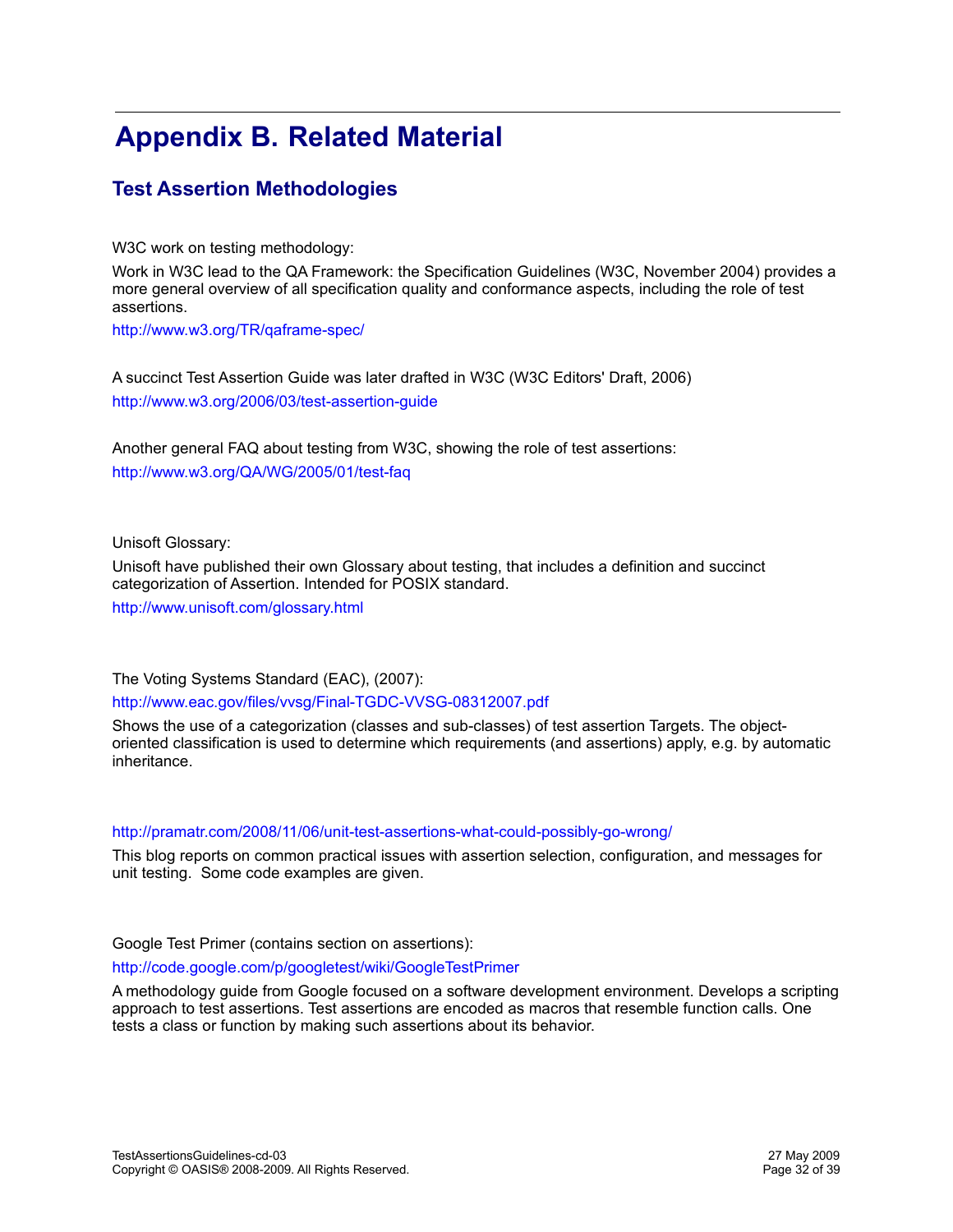# **Test Assertion Examples**

#### Test Assertions from WS-Interoperability

[http://www.ws-i.org/Testing/Tools/2005/01/BP11\\_TAD\\_1-1.htm](http://www.ws-i.org/Testing/Tools/2005/01/BP11_TAD_1-1.htm)

This document shows a systematic design of Test Assertions as a basis for test suites that verify conformance to Web Service profiles. As test assertions are better understood by end-users (as opposed to test cases that are derived from them), WS-I test reports directly point at test assertions to indicate reasons for failure or success.

#### Test Assertions from HTML 4.01

[http://www.w3.org/MarkUp/Test/HTML401/current/assertions/assertions\\_toc.html](http://www.w3.org/MarkUp/Test/HTML401/current/assertions/assertions_toc.html) 

A well-rounded set of test assertions for all aspects of the HTML specification.

Generic Assertions for Manual Testing, RC3:

#### <http://accessibility.freestandards.org/a11yspecs/kbd/kafs-gta-rc3.html>

Describes minimal set of test assertions that must be developed to run on an implementation of the Keyboard Access Functional Specification - from Open A11y of Linux Foundation. Assertions are described with identifiers, titles, steps to take, and expected results.

#### SOAP Version 1.2 Specification Assertions and Test Collection (2003)

http://www.w3.org/TR/soap12-testcollection/

The DejaGnu Testing Framework, POSIX conforming test framework, is based on a use of test assertions

#### [http://www.delorie.com/gnu/docs/dejagnu/dejagnu\\_6.html](http://www.delorie.com/gnu/docs/dejagnu/dejagnu_6.html)

This builds on the POSIX assertions definitions and of particular note is the analysis of outcome interpretations. The present guidelines do not give extensive coverage to this because it is considered as more relevant to test suites where outcomes can be related to the knowledge of testing methods to be used.

#### Test Assertions at OpenSolaris.Org:

<http://opensolaris.org/os/project/zfs-crypto/phase1/testassert/>

Lists outlines of several assertions related to Open Solaris. Format of each assertion is as follows: "\_stc\_assertion\_start, ID, DESCRIPTION, STRATEGY" (with numbered steps), and "\_stc\_assertion\_end".

#### [http://www.genunix2.org/wiki/index.php/SCM\\_Test\\_Assertions](http://www.genunix2.org/wiki/index.php/SCM_Test_Assertions)

This page contains the test assertions for the OpenSolaris SCM Migration Project in wiki format. A number of assertions are listed, with edit capability (permission needed).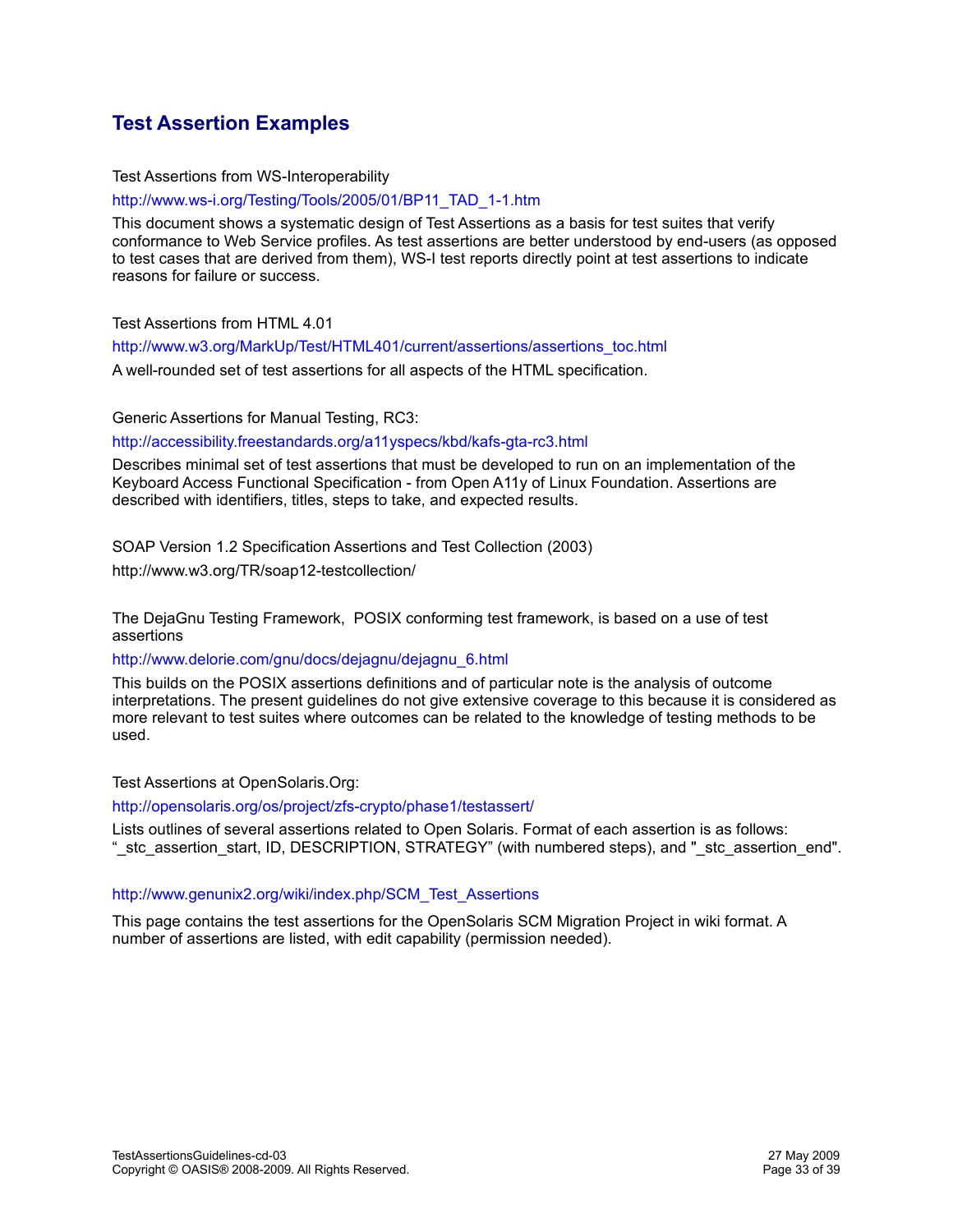# **Appendix C. Worked Example**

# **Dummy Widget Specification 1.1**

# **[Worked Example 'Specification']**

...

#### Section 100

A widget MUST be of rectangular shape, as shown below.

<< diagram of widget showing basic rectangular shape >>

#### Fig 67

#### Section 101

A widget of medium size MUST use exactly one AA battery and have a red button on top (see below).

<< diagram of widget with battery and red button on top >>

Fig 68

The mechanisms by which the widget delivers its functionality is not subject to this specification.

#### Section 102

It is RECOMMENDED for a widget to be waterproof. If it is not waterproof then it MUST have a warning label stating that it is not waterproof.

#### Section 103

A widget MAY have a metallic casing. If it does have a metallic casing it MUST have a waterproof coating.

#### Section 104: Localizations of Widget Size

For implementations of widgets for use in the European Union a widget that weighs between 100g and 300g and is from 5 to 15 centimeters long in its longer dimension, is a medium-size widget. However, in USA the widget is medium-sized if it weighs between 4oz and 12oz and is from 2 inches to 6 inches long.

<< Table of widget sizes >>

Table 21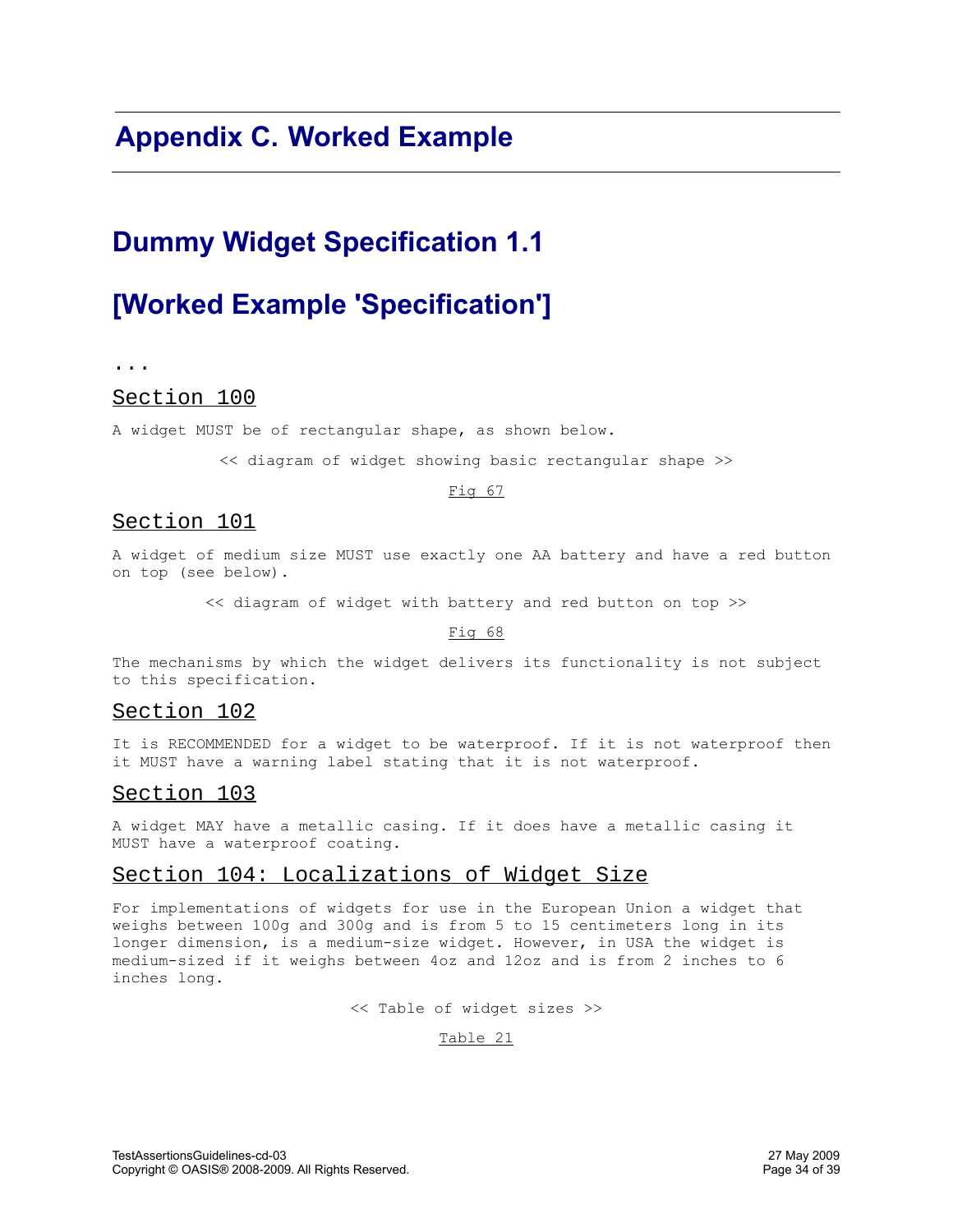# **Test Assertions for Dummy Widget Specification 1.1**

# **[Example Test Assertions]**

...

## **Test Assertions for Specification Sections 100 to 104**

TA id: widget-TA100-1 Normative Source: specification requirement 100 Target: widget Predicate: [the widget] is of rectangular shape Prescription Level: mandatory

TA id: widget-TA101-1a Normative Source: specification requirement 101, part 1 Target: medium-size widget Predicate: [the widget] uses exactly one AA battery. Prescription Level: mandatory

TA id: widget-TA101-1b Normative Source: specification requirement 101, part 2 Target: medium-size widget Predicate: [the widget] has a red button on top. Prescription Level: mandatory

TA id: widget-TA102-1 Normative Source: specification statement 102, part 1 Target: widget Predicate: [the widget] is waterproof. Prescription Level: preferred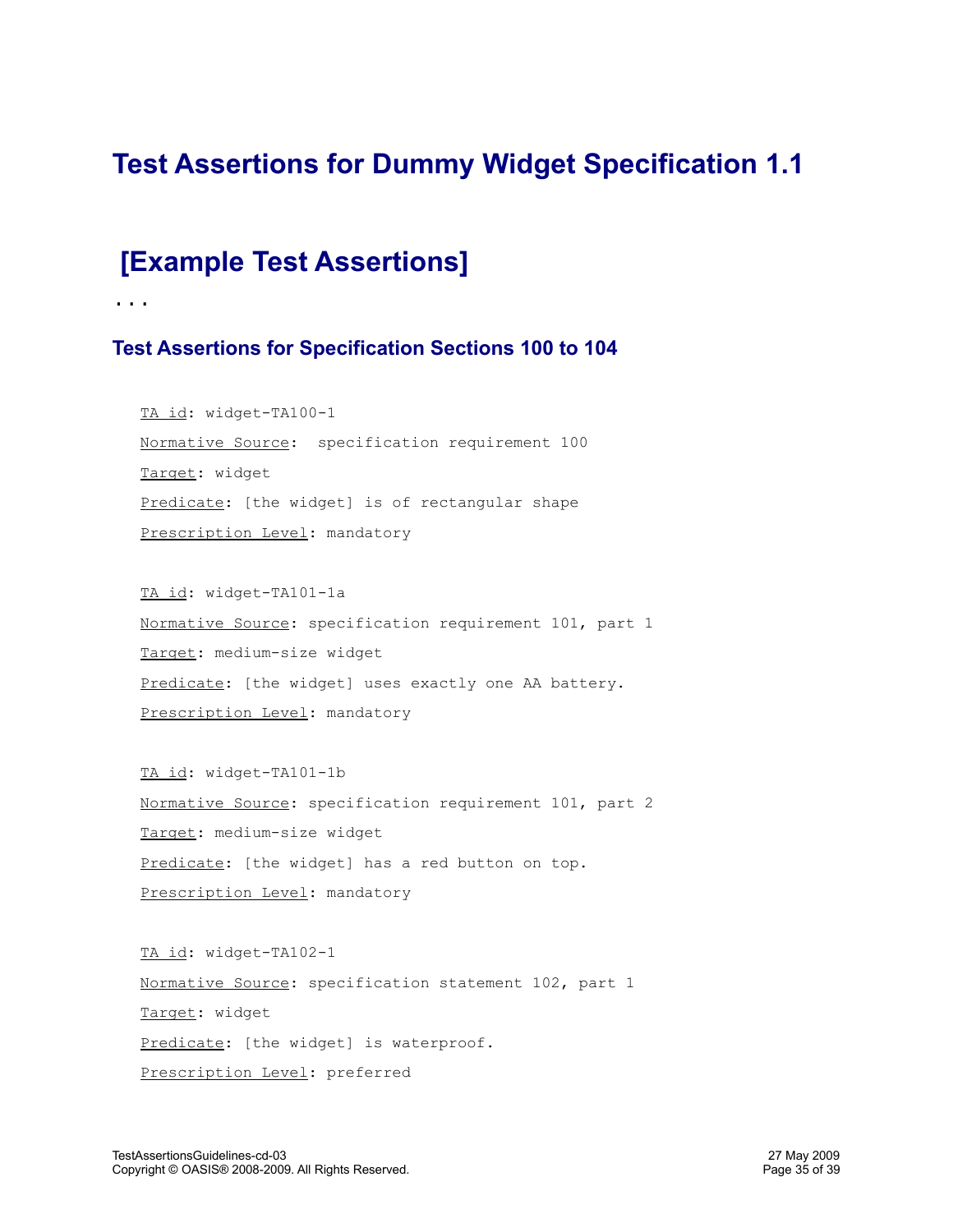TA id: widget-TA102-2 Normative Source: specification statement 102, part 2 Target: widget Prerequisite: (widget-TA102-1 = false) Predicate: [the widget] has a label warning that it is not waterproof. Prescription Level: mandatory

TA id: widget-TA103-1 Normative Source: specification statement 103, part 1 Target: widget Predicate: [the widget] has a metallic casing. Prescription Level: permitted

TA id: widget-TA103-2 Normative Source: specification statement 103, part 2 Target: widget Prerequisite: widget-TA103-1 Predicate: [the widget] has a waterproof coating over its metallic casing. Prescription Level: mandatory

TA id: widget-TA104-1 Normative Source: specification requirement 104 Target: widget Predicate: [the widget] weighs between WEIGHT-A and WEIGHT-B. Prescription Level: mandatory Tag:normative\_property = medium-sized

TA id: widget-TA104-2 Normative Source: specification requirement 104 Target: widget Predicate: [the widget] is from LENGTH-A to LENGTH-B long in its longer dimension.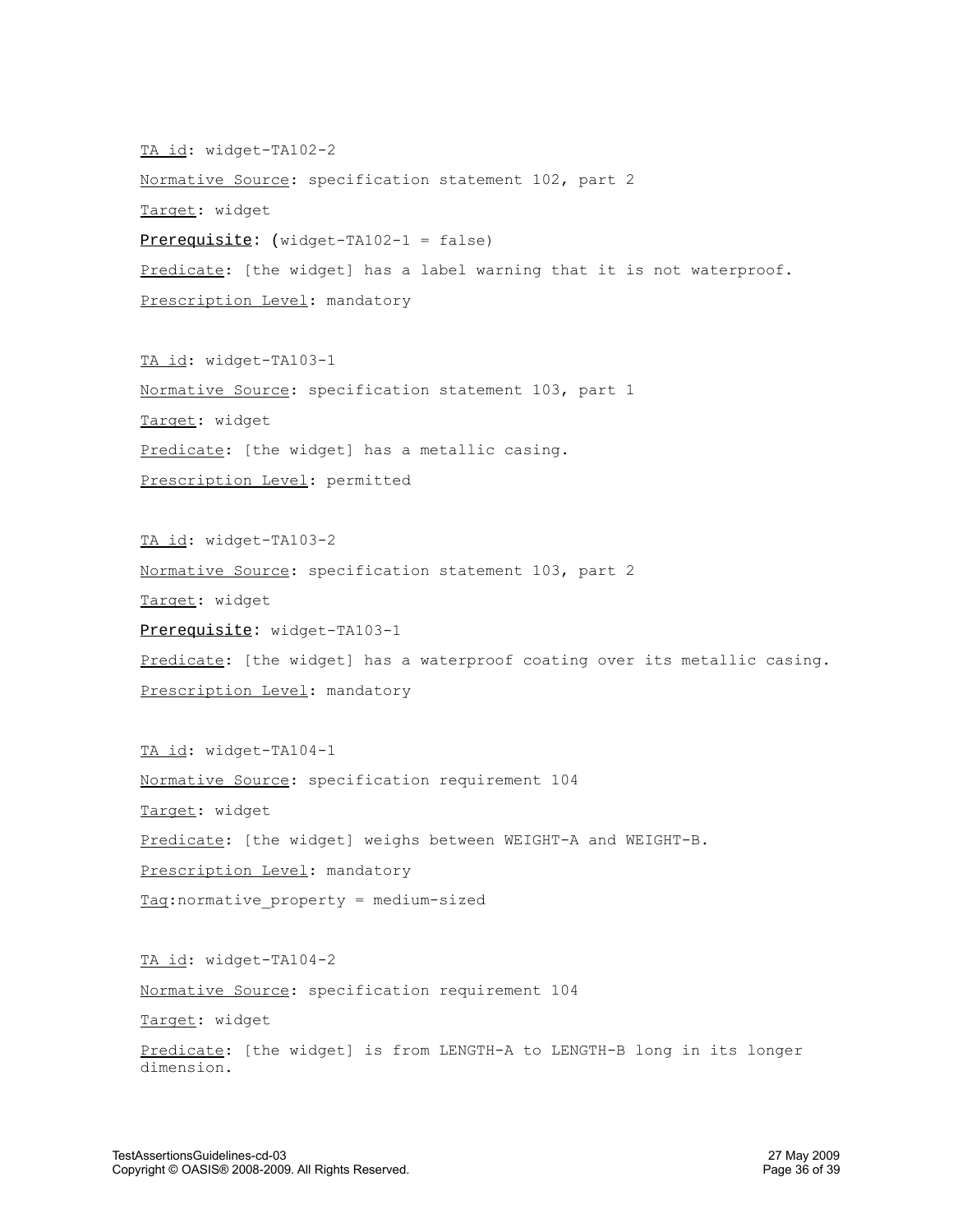Prescription Level: mandatory  $Taq:normative property = medium-sized$ </u>

## **Variable Scope for Localizations of Widget Sizes**

The following variables apply to:

Test Assertion References:

widget-TA104-1

widget-TA104-2

Variable: 'GEOPOLITICAL-LOCATION' the geopolitical location of use of the widget, allowed values being strings enumerated in country code list ...

Variable: 'WEIGHT-A' a weight and its units. If GEOPOLITICAL-LOCATION is 'US' then WEIGHT-A is 4oz. If GEOPOLITICAL-LOCATION is 'EU' then WEIGHT-A is 100g.

Variable: 'WEIGHT-B' a weight and its units. If GEOPOLITICAL-LOCATION is 'US' then WEIGHT-B is 12oz. If GEOPOLITICAL-LOCATION is 'EU' then WEIGHT-B is 300g.

Variable: 'LENGTH-A' a length and its units. If GEOPOLITICAL-LOCATION is 'US' then LENGTH-A is 2 inches. If GEOPOLITICAL-LOCATION is 'EU' then LENGTH-B is 5cm.

Variable: 'LENGTH-B' a length and its units. If GEOPOLITICAL-LOCATION is 'US' then LENGTH-B is 6 inches. If GEOPOLITICAL-LOCATION is 'EU' then LENGTH-B is 15cm.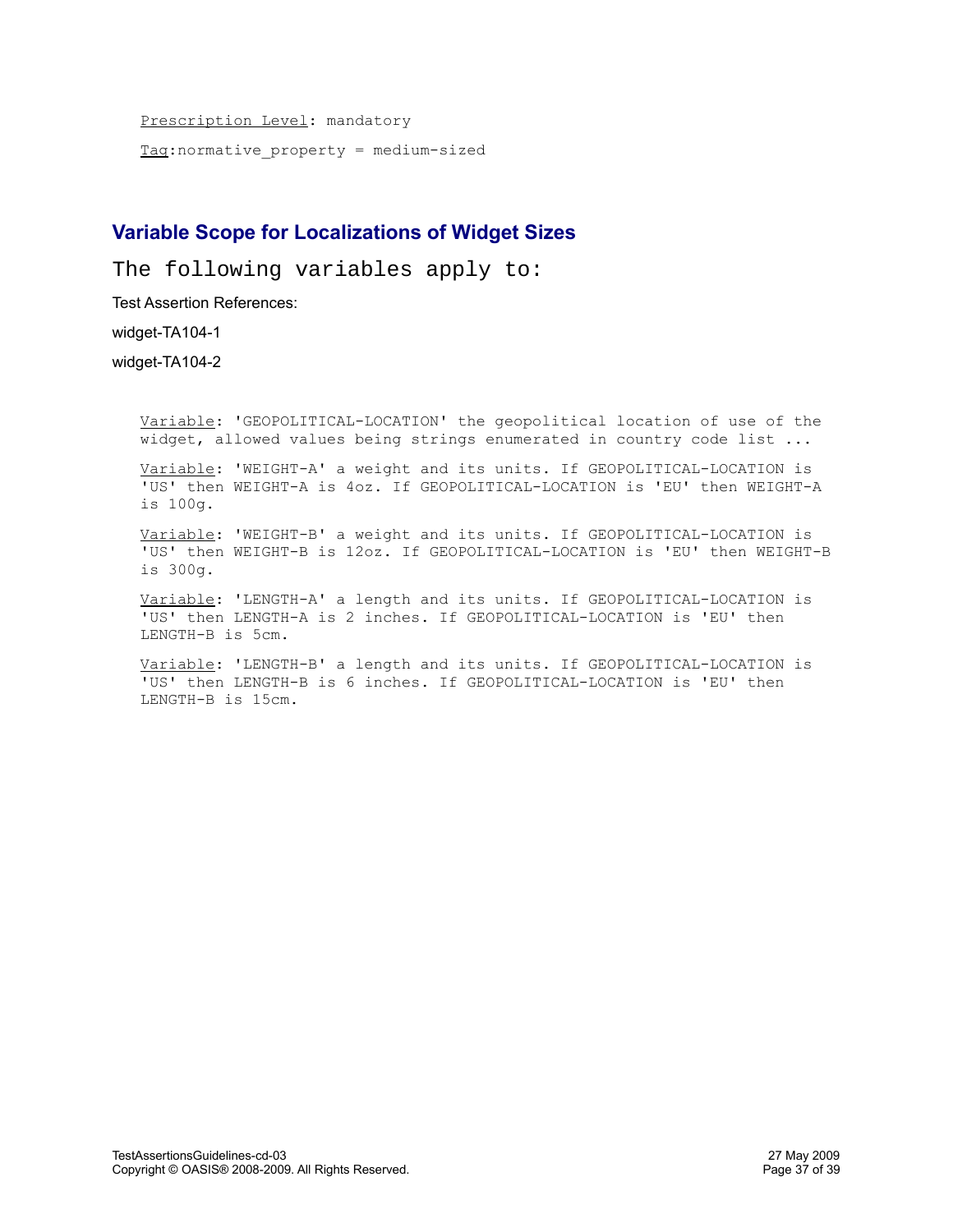# **Appendix D. Acknowledgments**

The following individuals have participated in the creation of this specification and are gratefully acknowledged

#### **Participants:**

- Dmitry Kostovarov, Sun Microsystems
- Dong-Hoon Lim, KIEC
- Hyunbo Cho, Pohang University
- Jacques Durand, Fujitsu
- Kevin Looney, Sun Microsystems
- Kyoung-Rog Yi, KIEC
- Lynne Rosenthal, NIST
- Patrick Curran, Sun Microsystems
- Paul Rank, Sun Microsystems
- Serm Kulvatunyou, NIST
- Stephen D. Green, Document Engineering Services Ltd
- Tim Boland, NIST
- Victor Rudometov, Sun Microsystems
- Youngkon Lee, KIEC